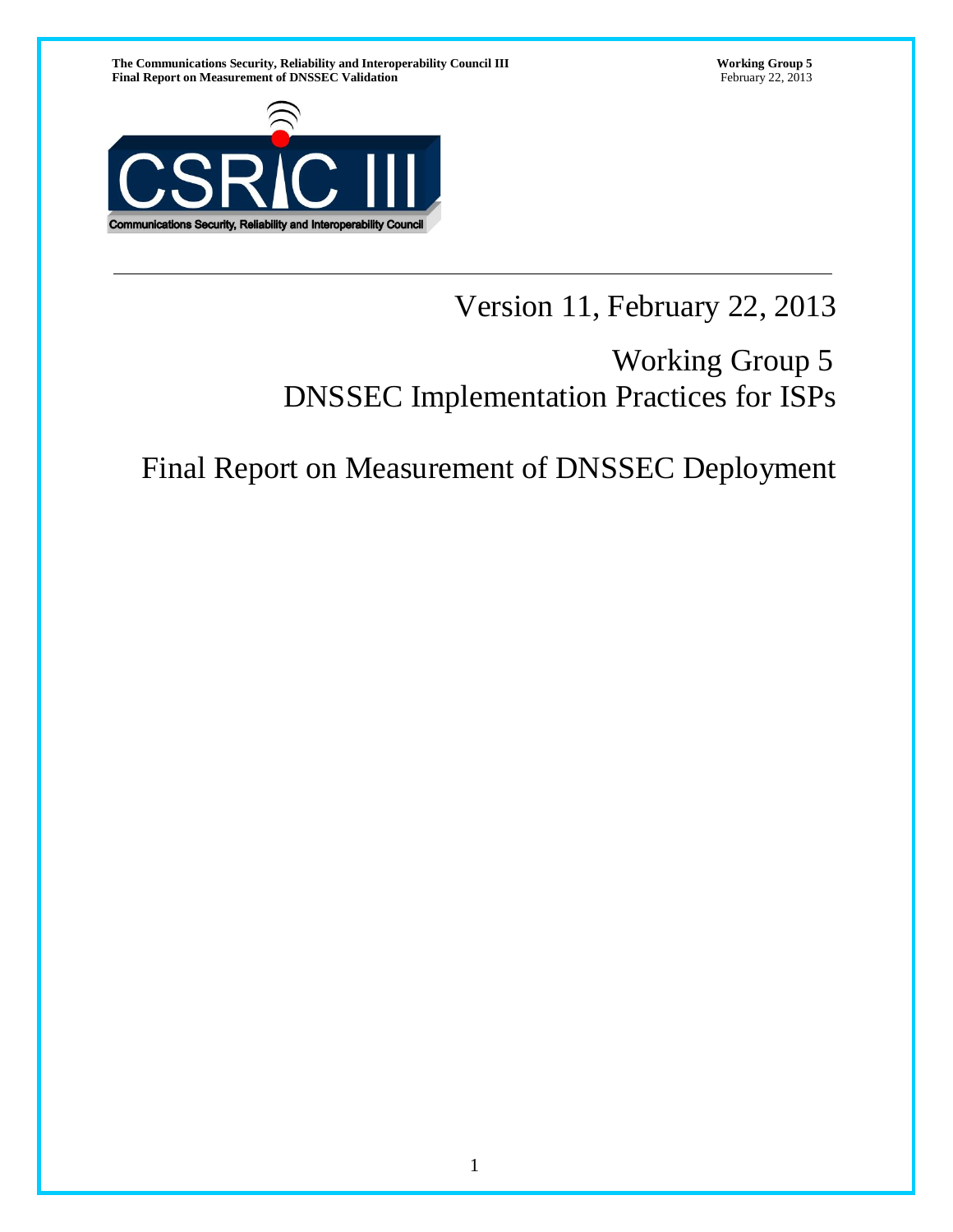# Table of Contents

| $\mathbf{1}$                |       |  |  |  |  |  |  |
|-----------------------------|-------|--|--|--|--|--|--|
|                             | 1.1   |  |  |  |  |  |  |
| $\mathcal{D}_{\mathcal{L}}$ |       |  |  |  |  |  |  |
|                             | 2.1   |  |  |  |  |  |  |
|                             | 2.2   |  |  |  |  |  |  |
| 3 <sup>1</sup>              |       |  |  |  |  |  |  |
|                             | 3.1   |  |  |  |  |  |  |
|                             | 3.2   |  |  |  |  |  |  |
|                             | 3.3   |  |  |  |  |  |  |
| 4 <sup>1</sup>              |       |  |  |  |  |  |  |
|                             | 4.1   |  |  |  |  |  |  |
|                             | 4.2   |  |  |  |  |  |  |
|                             | 4.2.1 |  |  |  |  |  |  |
|                             | 4.2.2 |  |  |  |  |  |  |
|                             | 4.2.3 |  |  |  |  |  |  |
|                             | 4.2.4 |  |  |  |  |  |  |
|                             | 4.2.5 |  |  |  |  |  |  |
|                             | 4.2.6 |  |  |  |  |  |  |
|                             | 4.2.7 |  |  |  |  |  |  |
|                             |       |  |  |  |  |  |  |
|                             | 4.3.1 |  |  |  |  |  |  |
|                             | 4.3.2 |  |  |  |  |  |  |
|                             | 4.3.3 |  |  |  |  |  |  |
|                             | 4.3.4 |  |  |  |  |  |  |
| 5                           |       |  |  |  |  |  |  |
|                             | 5.1   |  |  |  |  |  |  |
|                             | 5.2   |  |  |  |  |  |  |
|                             | 5.3   |  |  |  |  |  |  |
|                             |       |  |  |  |  |  |  |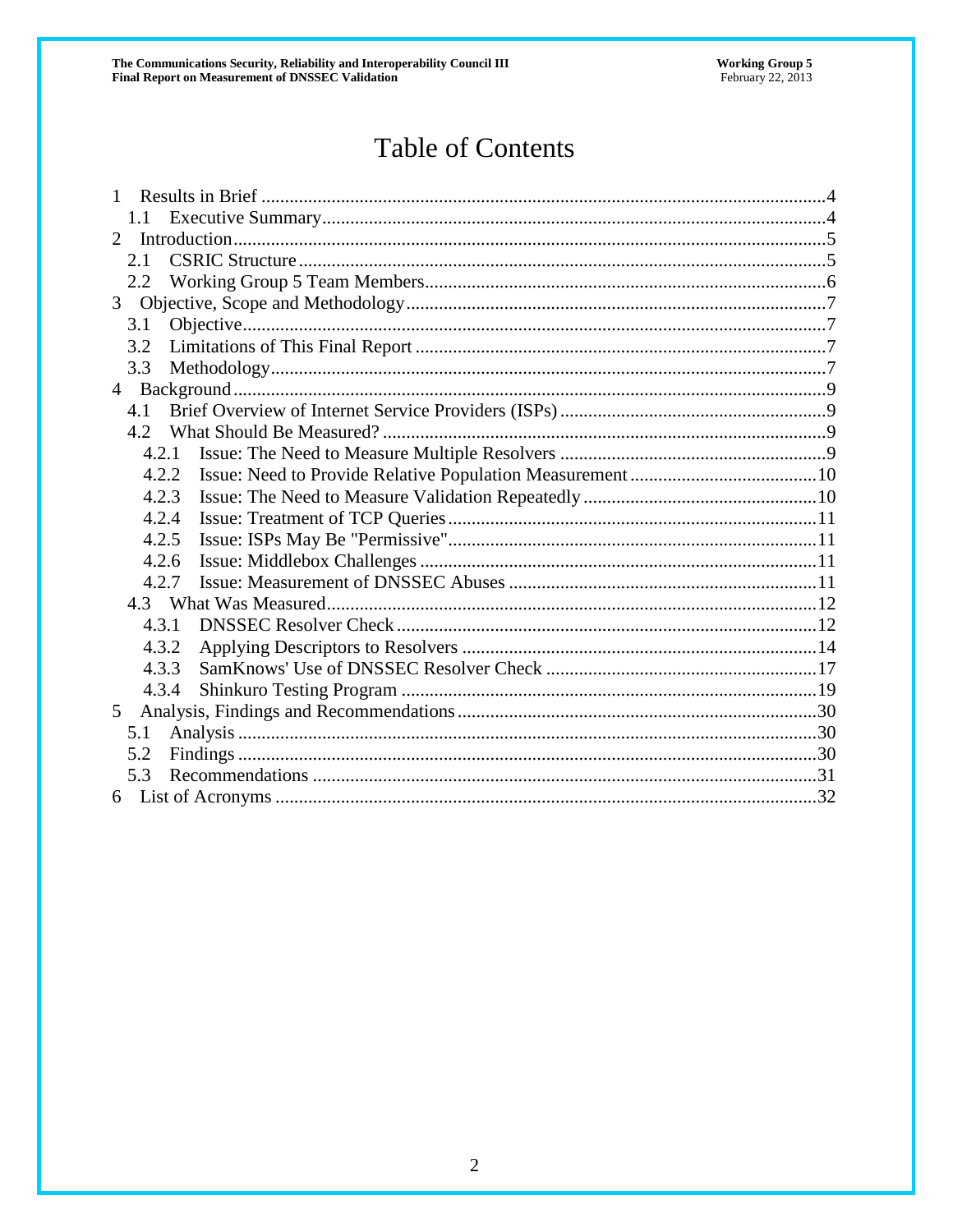# Figures

# Tables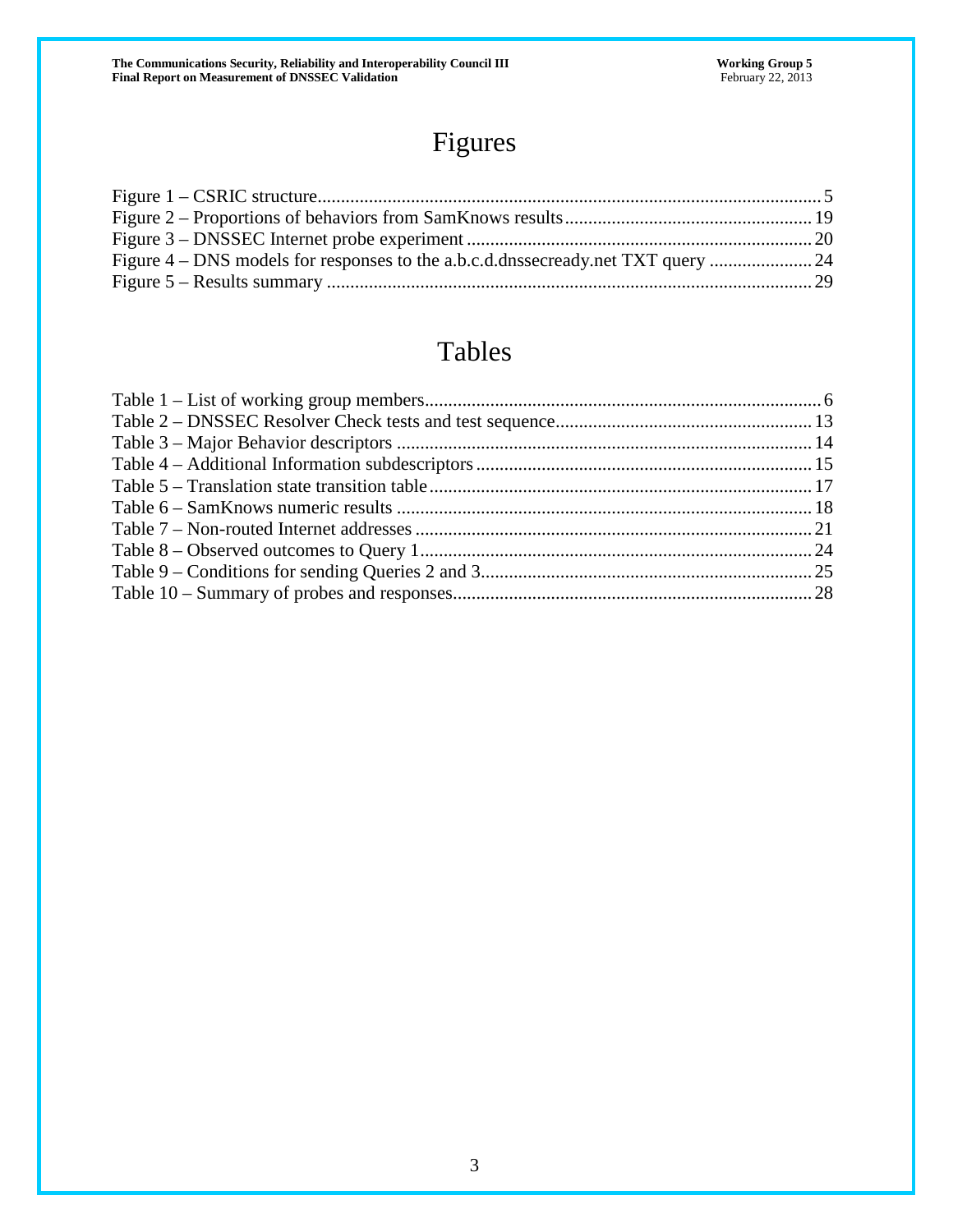The Communications Security, Reliability and Interoperability Council III **Working Group 5** Working Group 5 **Final Report on Measurement of DNSSEC Validation** February 22, 2013

# **1 Results in Brief**

# **1.1 Executive Summary**

Working Group 5's (WG5's) ultimate goal is to recommend best practices for Domain Name System Security Extension (DNSSEC) implementation. Discussions quickly revealed that the measurement of DNSSEC validation in Internet Service Providers (ISPs) is more complex than initially thought, leading to the need to rethink methods for measuring validation in ISPs.

ISP members noted that their networks, rather than being monolithic, may be highly complex and tend to be divided into divisions such as business wireline, residential wireline, wireless, and Web-hosting, all of which may provide different levels of Domain Name System (DNS) service. Given this, members were clear about the need to test and weigh validation levels carefully, particularly as several have developed relatively robust validation capabilities but choose not to activate them at this time for business reasons.

In light of ISPs' network complexity and other factors, Working Group 5 also devised a program in which testing of resolvers' DNSSEC capabilities was performed by Federal Communications Commission (FCC) contractor SamKnows and by Shinkuro, Inc. These two firms conducted surveys of U.S. ISPs and of all open recursive resolvers in the Internet Protocol version 4 (IPv4) address space, respectively, using a Java-based software that assesses a given resolver's DNSSEC capabilities.

The Shinkuro and SamKnows tests solely measured the extent to which an ISP had implemented DNSSEC protocols on a particular DNS server. They did not reveal any of the underlying business motivations for why ISPs might or might not have done so. In addition, these tests did not measure or identify network service impairments that might be caused by the use of DNSSEC, such as site inaccessibility due to a misconfiguration of DNSSEC in authoritative services. Finally, the tests did not gauge any ISP's future plans to deploy DNSSEC, instead merely gauging the extent of deployment at a given moment.

<span id="page-3-0"></span>Based on these measurements, we found there is initial deployment of validating resolvers and substantial deployment of DNSSEC-aware resolvers that support end-system validation. We also found that significant proportions of these resolvers in both the validation and DNSSEC-aware categories support these functions only in part. The details of this partial support are documented in this report.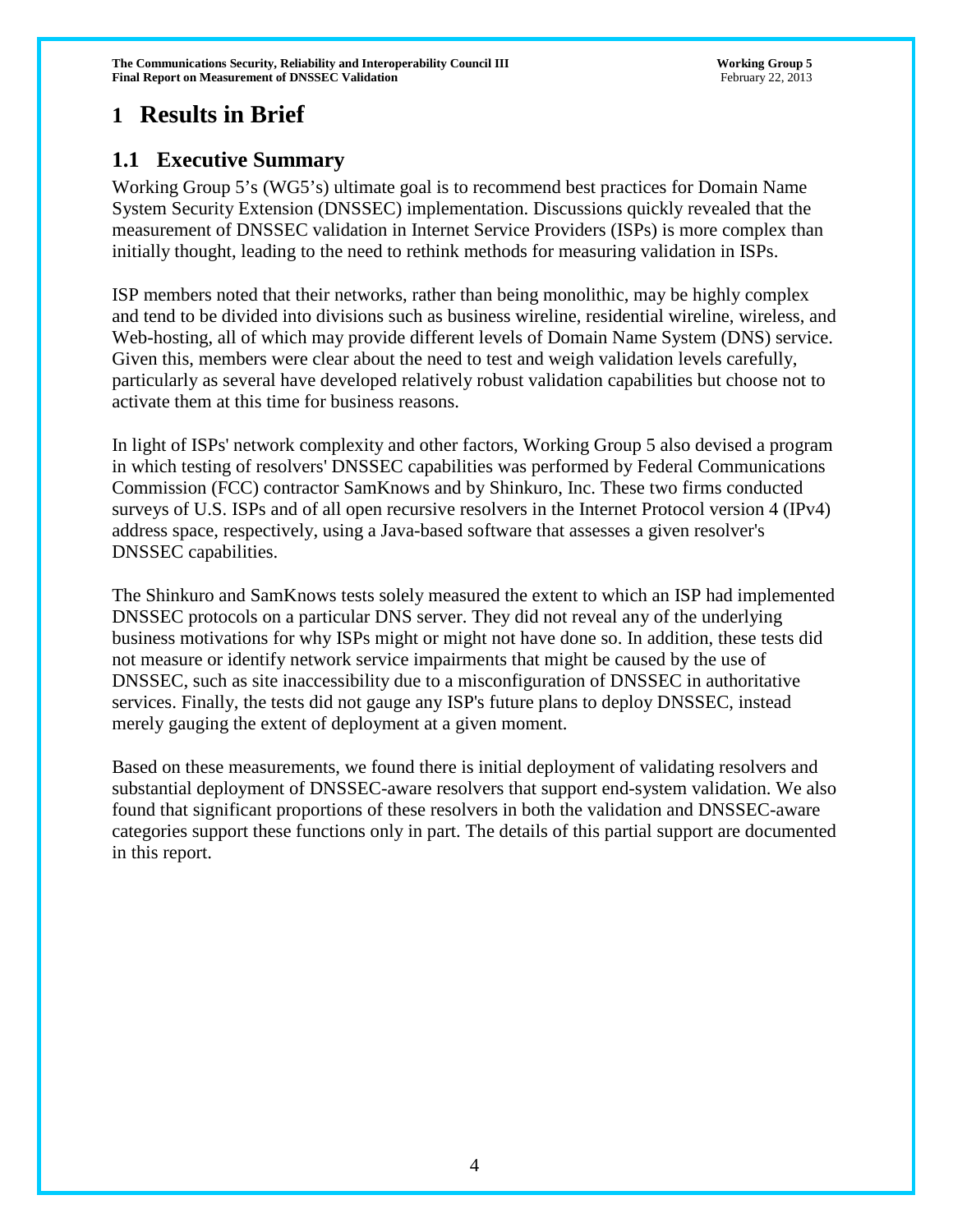# **2 Introduction**

Working Group 5, "DNSSEC Implementation Practices for ISPs," was asked by the FCC's Communications Security, Reliability and Interoperability Council (CSRIC) to examine "best practices for deploying and managing the Domain Name System Security Extensions (DNSSEC) by Internet service providers (ISPs). In addition, the Working Group shall recommend proper metrics and measurements that allow for evaluation of the effectiveness of DNSSEC deployment by ISPs." The Working Group's first report did not address the CSRIC's call to "recommend proper metrics and measurements," nor did it address how tests themselves would be conducted. These topics are the subjects of this final report.

This Working Group included input from a broad range of experts from both major ISPs and non-ISP organizations, who commented knowledgeably on DNSSEC's importance to the security of the DNS. The result is a final report that addresses the full range of ISP and other concerns about DNSSEC deployment, and helps clarify existing and potential obstacles to same along with potential solutions.

While some ISPs have deployed DNSSEC validation internally and for their customers, most have not. Other ISPs support their customers' use of DNSSEC without ISP participation in validation. As a result, another task of this Working Group was to recommend how ISPs might best accomplish DNSSEC deployment.

# **2.1 CSRIC Structure**

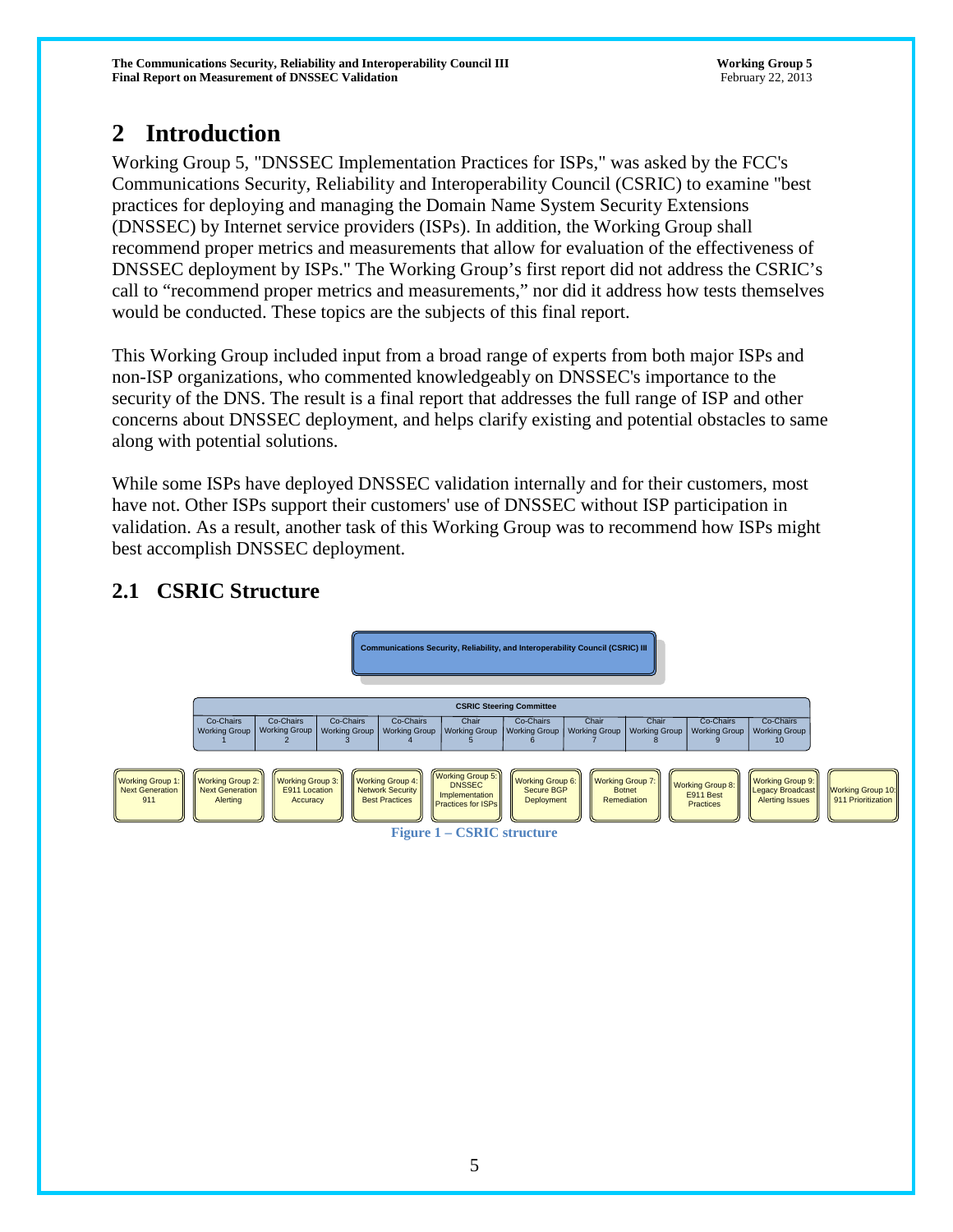# **2.2 Working Group 5 Team Members**

Working Group 5 consists of the members listed below.

| Name                        | Company                            |
|-----------------------------|------------------------------------|
| <b>Chair: Steve Crocker</b> | Shinkuro                           |
| Daniel Awduche              | Verizon                            |
| Warren Kumari               | Google                             |
| <b>Matt Larson</b>          | Verisign                           |
| Jason Livingood             | Comcast                            |
| Chris Martin                | Verizon                            |
| Daniel Mason                | CenturyLink                        |
| Chris Mikkelson             | CenturyLink                        |
| Doug Montgomery             | <b>NIST</b>                        |
| <b>Russ Mundy</b>           | Sparta/TIS Labs                    |
| <b>Nodir Nazarov</b>        | Cablevision                        |
| Eric Osterweil              | Verisign                           |
| Rod Rasmussen               | Internet Identity                  |
| <b>Brian Rexroad</b>        | AT&T                               |
| <b>Scott Rose</b>           | <b>NIST</b>                        |
| Todd Szymanski              | Sprint                             |
| Matt Williams               | Cox                                |
| Suzanne Woolf               | <b>Internet Systems Consortium</b> |

**Table 1 – List of working group members**

The Working Group also had the benefit of assistance from:

Jeffrey Dewhurst Mark Feldman Olafur Gudmundsson Paul Kretkowski Bob Novas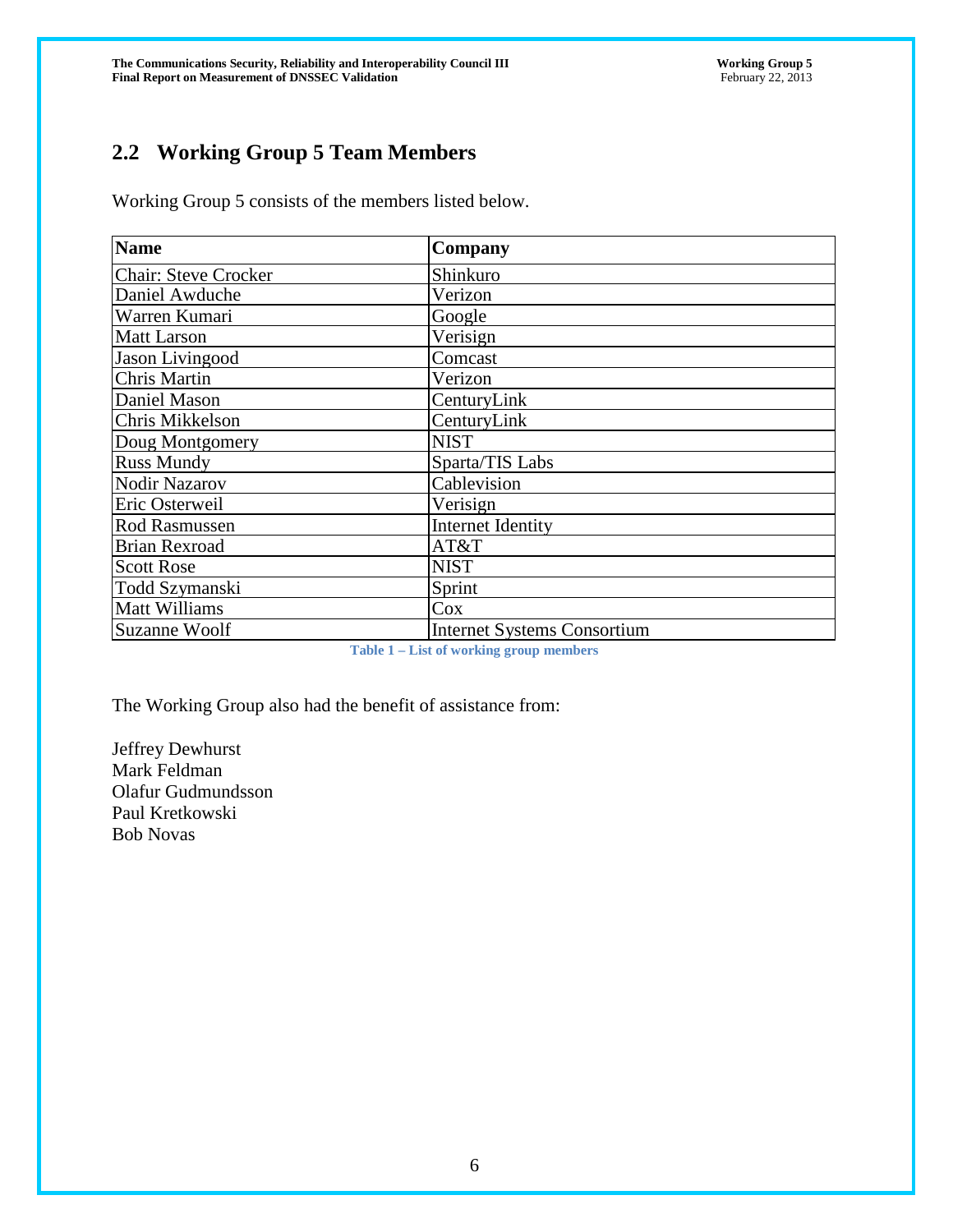# **3 Objective, Scope and Methodology**

# **3.1 Objective**

From the description of Working Group 5 on fcc.gov:

"The Domain Name System Security Extensions (DNSSEC) are widely recognized as the best hope for improving the long-term security of the Internet's critical domain name system. Standards for DNSSEC are now mature and implementation has begun in the government as well as the enterprise sector."

"This Working Group shall recommend the best practices for deploying and managing the Domain Name System Security Extensions (DNSSEC) by Internet service providers (ISPs). *In addition, the Working Group shall recommend proper metrics and measurements that allow for evaluation of the effectiveness of DNSSEC deployment by ISPs.* [Emphasis by WG5.] In addition to any other metrics, the Working Group shall address the following: availability of a zone, verification of received data, and validation of verified data. Finally, the Working Group shall recommend ways for the ISP community to demonstrate their intent to deploy DNSSEC, possibly by way of a voluntary opt-in framework."

# **3.2 Limitations of This Final Report**

This Working Group's scope of research was limited by time (specifically, a February reporting deadline). In addition, the following issues were considered outside this Working Group's scope:

- a) Alternative approaches and countermeasures to protect against domain-name fraud
- b) More holistic approaches to security outside of DNSSEC implementation, to avoid duplicating other CSRIC groups' work. This includes DNS server compromise; usability of small-office/home-office (SOHO) routers and other open DNS resolvers in attacks; increasing frequency, sophistication and size of DNS amplification attacks; DNSSEC inhibition of DNS redirection ("sinkholes") for security purposes; and alternative methods of detection and blocking of cache poisoning, since many of these have been explored in the report of CSRIC Working Group  $4<sup>2</sup>$  $4<sup>2</sup>$  $4<sup>2</sup>$ .
- c) The potential roles of alternative DNS resolver providers (e.g. resolvers operated by enterprises on behalf of their users, or resolvers within end systems)
- d) Implementation of DNSSEC in the ISPs' own authoritative zones, which is not directly related to general DNSSEC validation by recursive resolvers

# **3.3 Methodology**

The Working Group proceeded along three stages, each of which consisted of one or more steps, in conducting its research and analysis:

<sup>&</sup>lt;sup>1</sup> Available for download at [http://www.fcc.gov/pshs/advisory/csric3/wg-descriptions\\_2-17-12.pdf](http://www.fcc.gov/pshs/advisory/csric3/wg-descriptions_2-17-12.pdf) . The announcement pertaining to all of the working groups is at [http://www.fcc.gov/encyclopedia/communications-](http://www.fcc.gov/encyclopedia/communications-security-reliability-and-interoperability-council-iii)

<span id="page-6-0"></span>[security-reliability-and-interoperability-council-iii](http://www.fcc.gov/encyclopedia/communications-security-reliability-and-interoperability-council-iii)<br>
<sup>2</sup> Download WG4's report from [http://transition.fcc.gov/bureaus/pshs/advisory/csric3/CSRICIII\\_9-12-12\\_WG4-](http://transition.fcc.gov/bureaus/pshs/advisory/csric3/CSRICIII_9-12-12_WG4-FINAL-Report-DNS-Best-Practices.pdf) [FINAL-Report-DNS-Best-Practices.pdf](http://transition.fcc.gov/bureaus/pshs/advisory/csric3/CSRICIII_9-12-12_WG4-FINAL-Report-DNS-Best-Practices.pdf)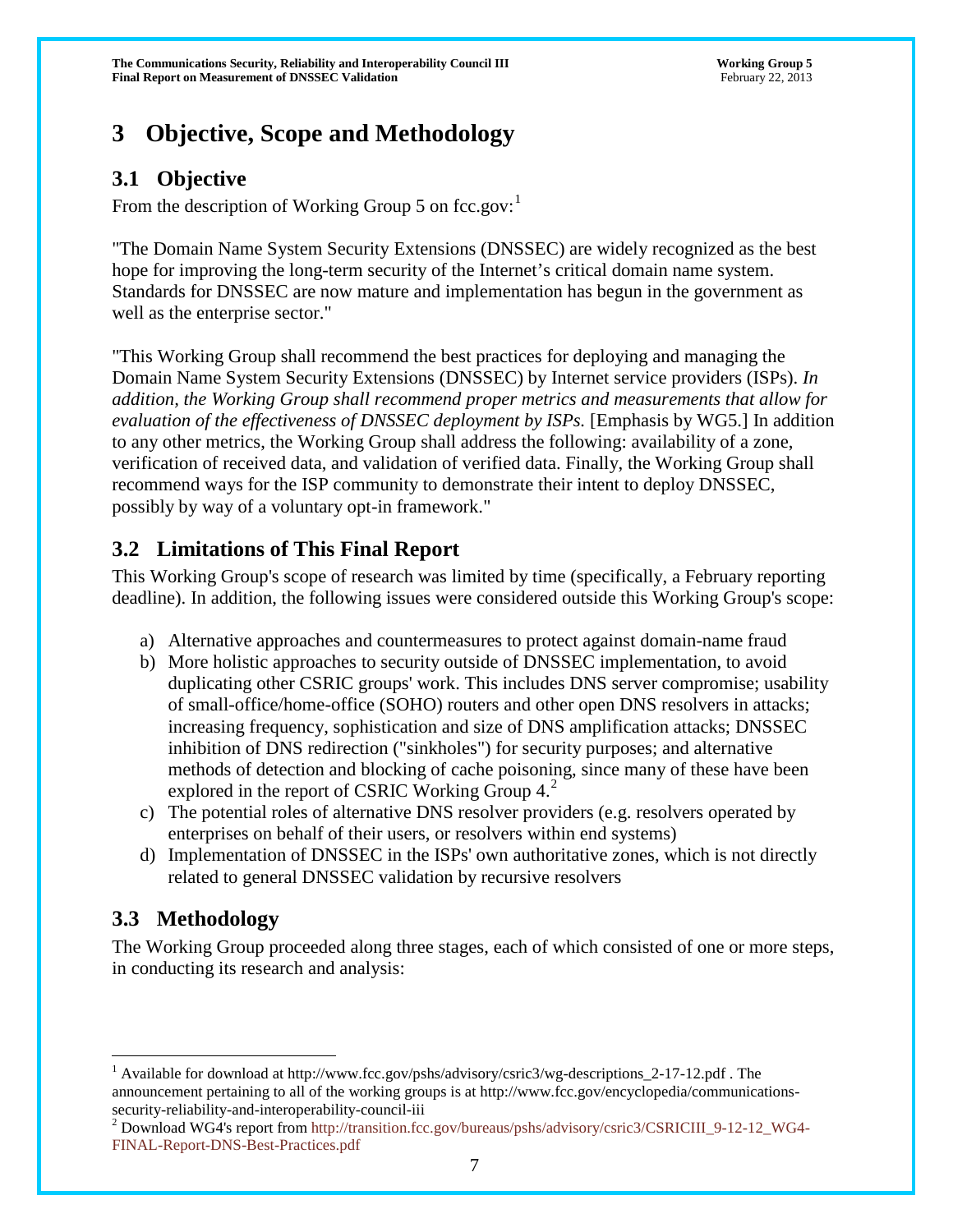#### *Methodology*

- Form working group with expertise
- Query working-group members regarding hurdles, challenges, etc.

#### *Analysis*

- List specific issues, formulate approach for each
- Note details of issue resolution
- Conduct testing

#### *Findings*

- Collate results of testing and other analysis
- Gauge consensus and generate recommendations

This Working Group included a broad range of participants among both ISPs (D. Awduche, M. Burns, J. Livingood, C. Martin, D. Mason, C. Mikkelson, N. Nazarov, B. Rexroad, T. Szymanski, M. Williams) and non-ISP experts who have been part of the DNSSEC deployment effort (S. Crocker, W. Kumari, M. Larson, D. Montgomery, R. Mundy, R. Rasmussen, S. Woolf). Mark Feldman, Olafur Gudmundsson and Bob Novas provided additional technical expertise related to DNSSEC.

The Working Group was queried via a series of teleconferences and e-mail exchanges designed to elucidate the issues surrounding ISPs' measurement of DNSSEC support, and to discuss the results of tests measuring ISPs' DNSSEC capabilities.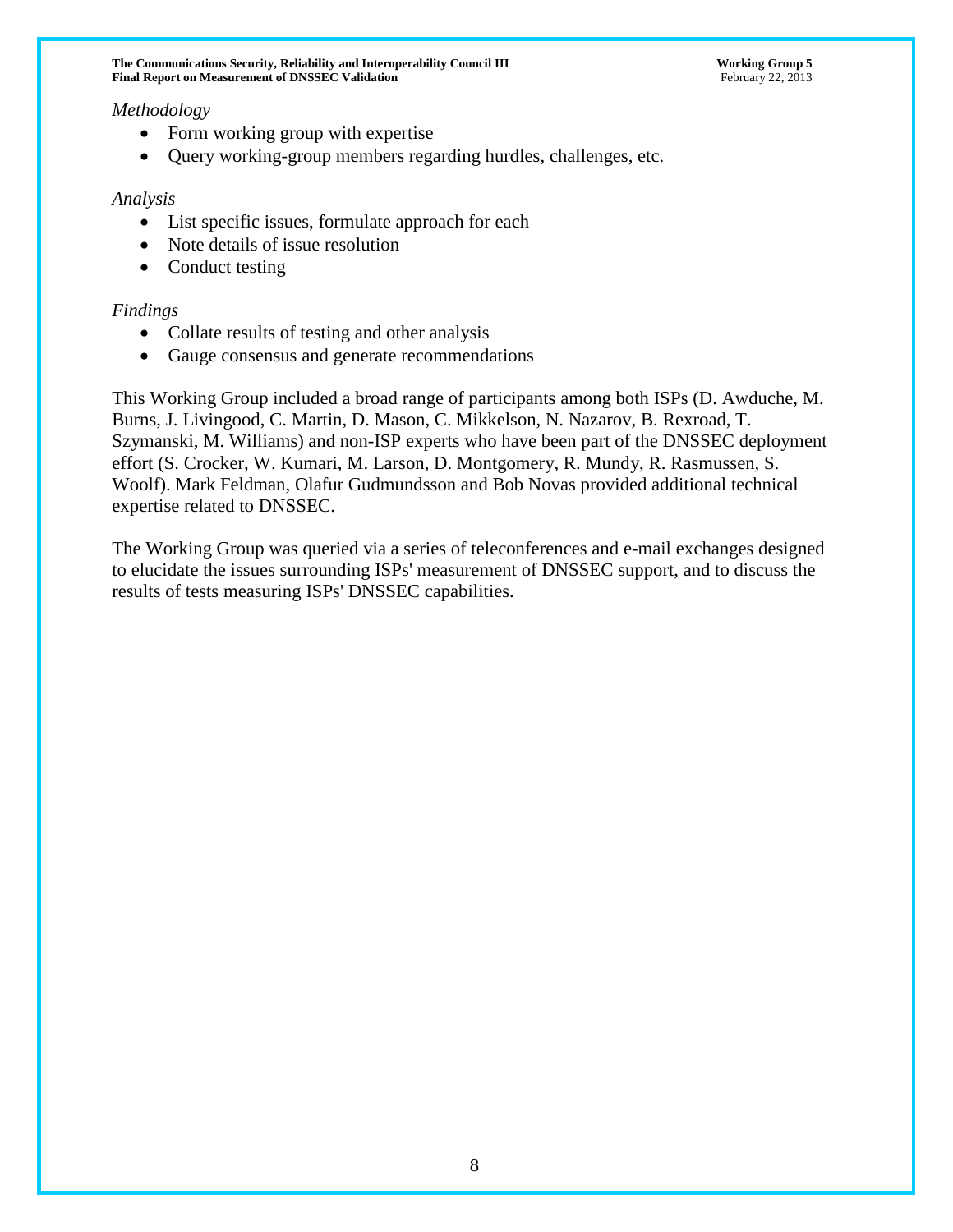# **4 Background**

# **4.1 Brief Overview of Internet Service Providers (ISPs)**

In our discussions, we learned that ISP operations are more complex than we had initially thought, causing significant changes to our thinking about how to measure ISP validation levels. Indeed, many of the largest U.S. ISPs are far from operationally monolithic; most if not all run more than one network to serve different groups of users more efficiently, and customers may access just one of those networks without using any of the others.

Rather than speak of ISPs as being a single, unitary entity, then, we began considering ways to accurately test as many of the ISPs' sub-networks as practical, realizing that some may themselves be heterogeneous due to varying hardware, software, connectivity, completeness of absorption of recent acquisitions, and/or other factors.

The four most common sub-network types, which we believe account for the great majority of major ISPs' traffic, are those geared toward:

- Wireline business customers
- Wireline residential customers
- Wireless customers
- Customers using the ISP's hosting service

Some ISPs might not have all four of these sub-networks, while others may have one or more additional sub-networks (e.g., for managed-service customers) We attempted to account for these complexities in devising and executing Shinkuro tests of open recursive resolvers in the IPv4 space, and collating results from SamKnows.

# **4.2 What Should Be Measured?**

Discussions and testing since the previous report's publication caused this Working Group to realize that ISPs' networks may be sufficiently complex that it would be difficult, given time and confidentiality constraints, to:

- Accurately model each ISP's network, some of which may not be publicly accessible;
- Perform validation testing of various sub-networks; and
- Collate the results into a shorthand that would be both fair to ISPs and easily understood by non-specialist readers.

These factors caused the Working Group to replace the previous report's A-through-D rating system with a more nuanced, less judgmental system that is described in Section 4.3.2. Facets of the group's discussions are captured in the following sections.

# **4.2.1 Issue: The Need to Measure Multiple Resolvers**

At the outset of this round of discussions, Working Group 5 realized that ISP networks are far from homogeneous in terms of their hardware, software and protocols, making it difficult to assign any ISP a single rating that accurately reflects its DNSSEC implementation.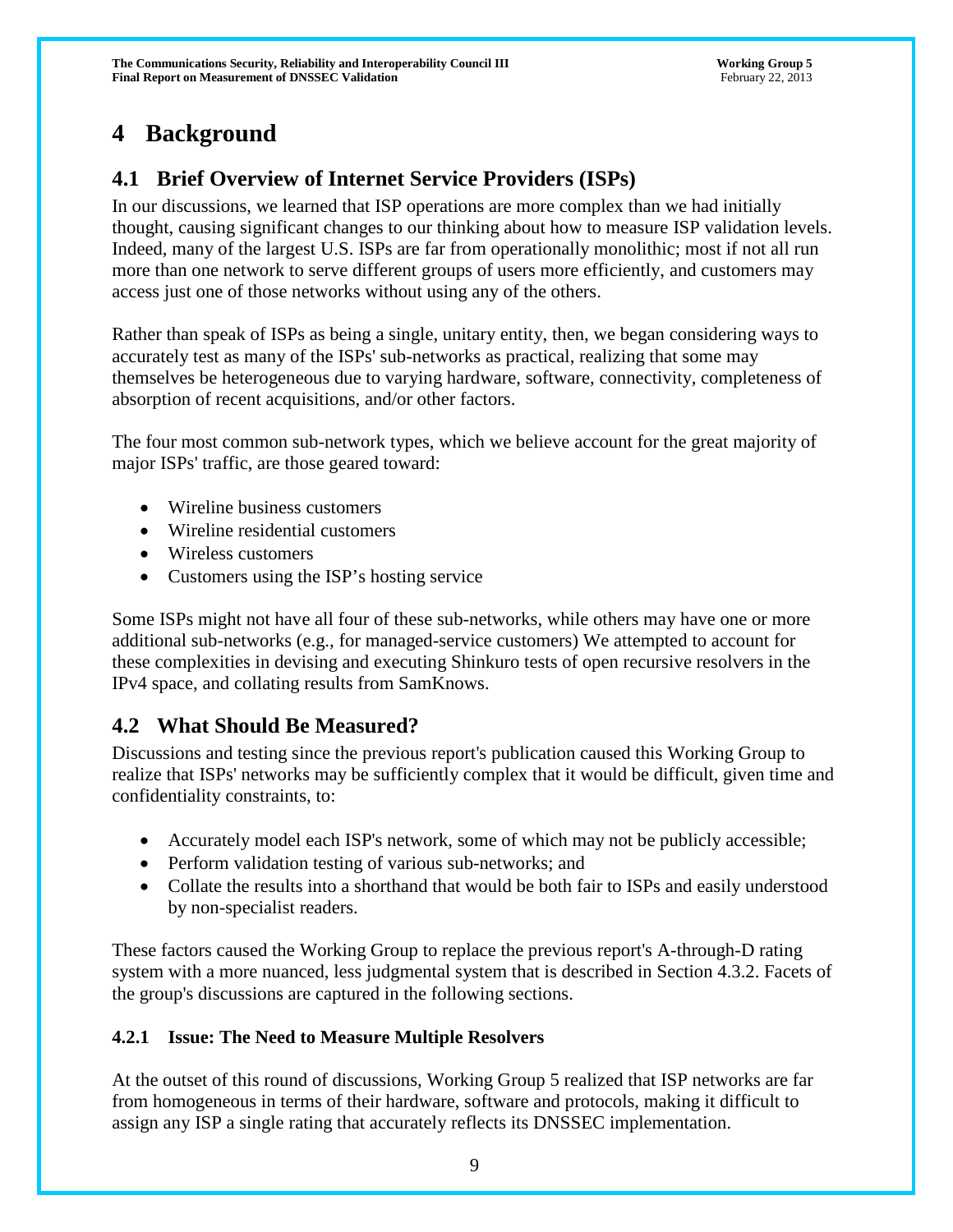**The Communications Security, Reliability and Interoperability Council III Working Group 5 Final Report on Measurement of DNSSEC Validation** February 22, 2013

For example, AT&T reported that it has four categories of service, each of which is homogeneous, while other ISPs may—because of the presence of legacy technologies, internal organizational complexity, incomplete mergers and acquisitions, or other factors—have dozens of internal divisions with differing levels of DNSSEC validation.

The Working Group requested that ISPs broadly describe their networks and their different internal classes of DNS service since those may vary. ISP members agreed to describe their networks broadly and perform testing on a representative internal division to the extent that the group decided. For simplicity's sake, some WG5 members advocated choosing just a few different resolver types (or business divisions) that account for a majority of a given ISP's traffic, and only measuring the validation level of a representative sample of those resolvers on the way to assigning a rating.

#### **4.2.2 Issue: Need to Provide Relative Population Measurement**

Some resolvers provide service for a larger proportion of Internet users than others, which will hold true even among a given ISP's resolvers. Consequently, measurement of DNSSEC support depends on the number of users that are using those resolvers for DNS services. It is difficult if not impossible to accurately measure the number of unique users of a given resolver for multiple reasons:

- A user may not exclusively use one resolver service. As users move between consumer wireline, Wi-Fi, enterprise, and mobility networks, the same user may be counted multiple times in different services.
- Many networks assign IP addresses dynamically. In some circumstances, addresses can be reassigned in hours, minutes, or even seconds. Dynamic address assignment creates a level of indirection between the end user and DNS resolvers, since it is often difficult to trace IP address assignments to specific users. By the same token, it is also generally very difficult to perform this function for large numbers of users.

An alternative approach to approximate user population mentioned was to measure the number of queries managed by a given DNS resolver, and weight the use of said resolver in DNSSEC deployment measurements.

#### **4.2.3 Issue: The Need to Measure Validation Repeatedly**

For various reasons, a given sub-network's validation levels must be measured more than once. For example, DNSSEC validation could have been turned off or could have failed to function properly due to a technical or operational error, or the fact that a resolver is currently withstanding a "TCP storm" or other type of attack that causes the resolver to stop accepting Transmission Control Protocol (TCP) traffic. In cases such as this, an ISP sub-network's rating could be adversely affected at one point in time, while a subsequent test just moments later might yield a much better rating. Because of this, WG5 advocated for serial testing of a given resolver.

We also considered the fact that the Internet is not static. Services, servers, software, and support functions constantly evolve to increase capacity, enrich features, and protect services. Both near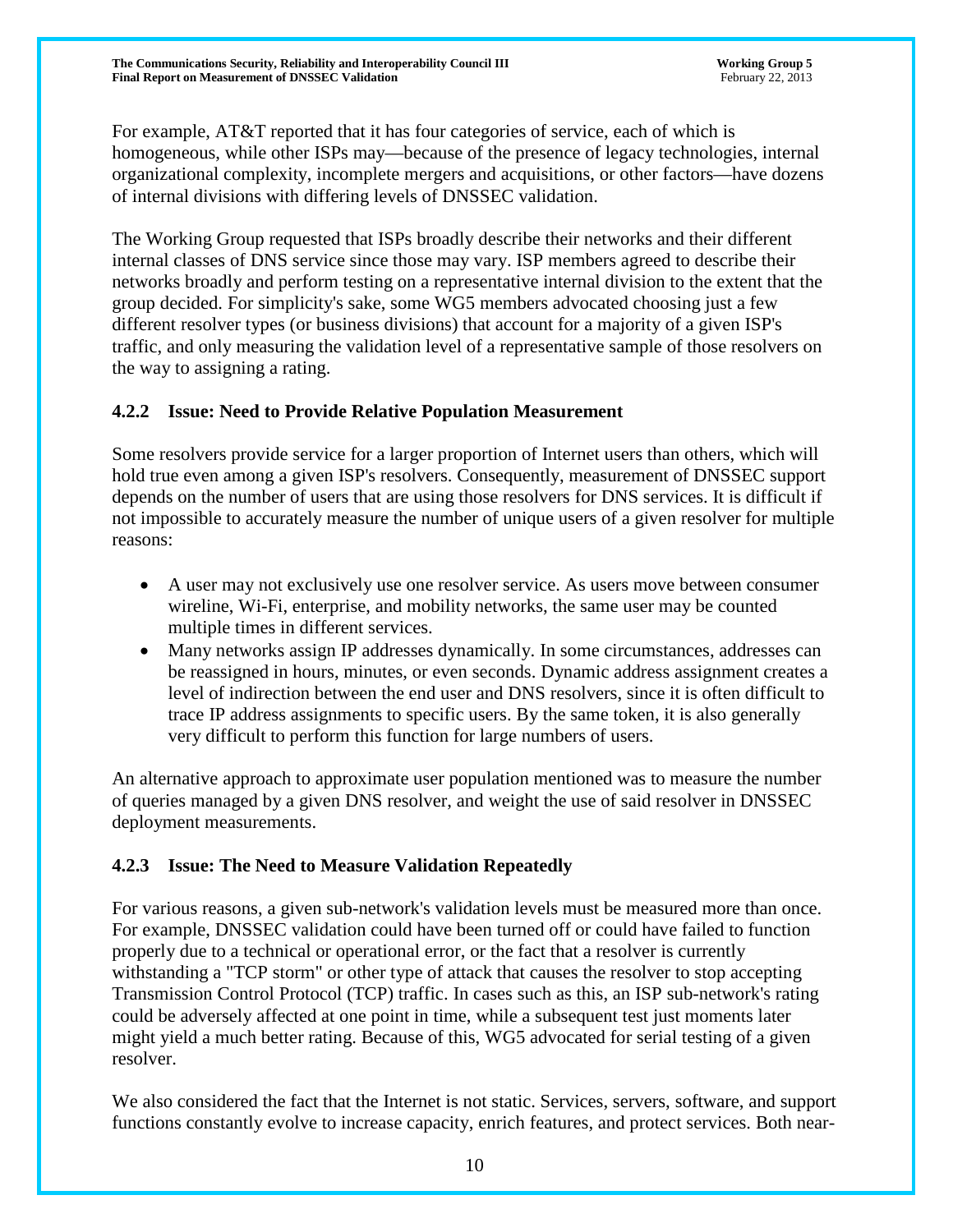term and long-term trend data are necessary to create meaningful measurements.

#### **4.2.4 Issue: Treatment of TCP Queries**

Preliminary testing of some ISP resolvers uncovered a specific issue with regard to TCP-based queries: Some ISPs purposefully configure their resolvers not to accept queries delivered via TCP instead of User Datagram Protocol (UDP).

In the long term, WG5 believes that ISPs should accept queries via both UDP and TCP in order to be fully standards-compliant and to be in line with best practices.

#### **4.2.5 Issue: ISPs May Be "Permissive"**

Some ISPs are permissive regarding DNSSEC. This means that the ISP performs the full gamut of DNSSEC-validation tasks but if a target server returns invalid DNSSEC results, the ISP nonetheless displays that server's content to a user rather than a "SERVFAIL" message. This type of resolver will not return the Authenticated Data (AD) bit in its response, thus allowing a DNSSEC-aware client to determine the proper behavior, while behaving in a legacy fashion for non-DNSSEC aware clients.

#### **4.2.6 Issue: Middlebox Challenges**

Many residential and business customers connect to their ISP through a wireless access router (a type of middlebox) to enable wireless connectivity and sharing of the network connection among multiple devices. The wireless router typically provides a DNS proxy, whose address is provided to customer devices via the Dynamic Host Configuration Protocol (DHCP). Similar to ISP DNS infrastructure, this access router and DNS proxy must meet applicable standards to support DNSSEC, but unfortunately many fail to do so. (This very simple example ignores the possibility that the ISP, middlebox, and intervening proxies may all be provided or controlled by different parties.)

This presents a challenge to both DNSSEC adoption as well as to some approaches (e.g., crowdsourced tests) to measuring an ISP's support for DNSSEC. For the latter, measurements can be affected by the differing types of access routers that customers may be using. To compensate for this phenomenon, a variety of measurement approaches were proposed to account for these varied access routers.

#### **4.2.7 Issue: Measurement of DNSSEC Abuses**

In order to measure the value of any security function, the merits of that security function need to be weighed against the abuses and impairments that are introduced as part of that security function. For example, a computer that cannot be accessed may be very secure, but it is also not very useful. In this context, given the lack of documented cases where DNSSEC can provide legitimate protections, the security value of DNSSEC must be weighed against the security protections in current practice as well as potential abuses of DNSSEC.

There are known and yet-undiscovered activities associated with abuse of DNSSEC, as cited in WG5's previous report. In particular, DNSSEC is known to be used to facilitate DNS reflection/amplification attacks, and there is an increasing trend involving this activity. It is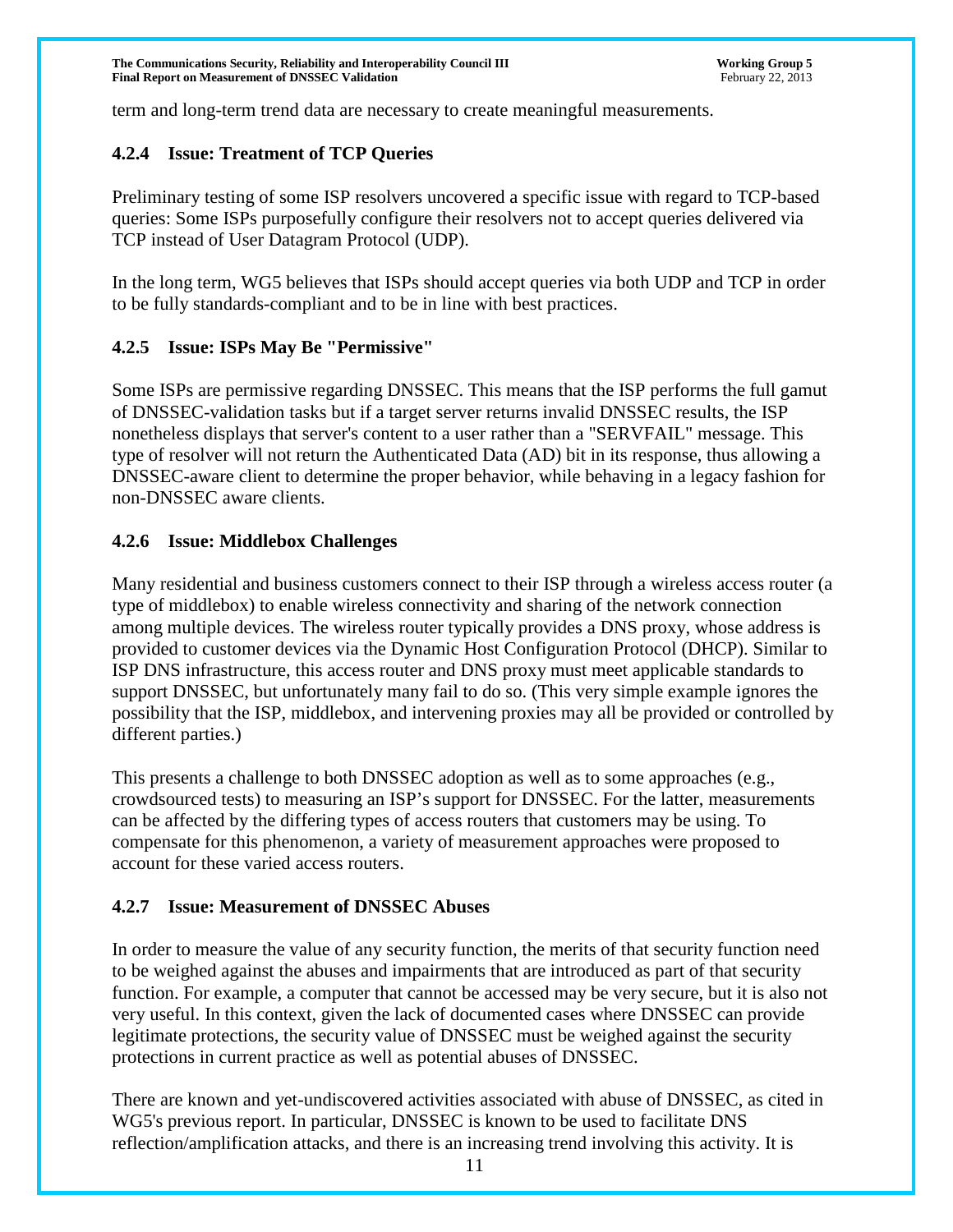currently common practice to use DNS redirection as a means to thwart advanced persistent threat (APT) malware, but as DNSSEC becomes more readily deployed, this method of protection will fail. Further, the malware may use DNSSEC validation to determine whether DNS redirection is in use as a means to detect and thwart it.

Countermeasures for these growing threats are needed, or DNSSEC's merits may be swamped by the attack liability it creates. Consequently, it is only prudent to measure and track the trends in DNS abuse as they relate to DNSSEC. A watch should be conducted to detect and identify asyet unknown abuses.

# **4.3 What Was Measured**

Taking into account the above factors as well as time and technical limitations, our primary tool for measuring ISP DNSSEC validation was a Java-based program called DNSSEC Resolver Check, which was used by Shinkuro, Inc. and by FCC contractor SamKnows. Each took a slightly different snapshot of ISP traffic, and in Shinkuro's case, DNSSEC Resolver Check became part of a more comprehensive program of testing for the presence and DNSSEC status of open recursive resolvers across the IPv4 space.

### **4.3.1 DNSSEC Resolver Check**

The two parties ran a Java-based program called DNSSEC Resolver Check (created by Olafur Gudmundsson of Shinkuro, Inc.). This program, available at [https://github.com/ogud/DNSSEC](https://github.com/ogud/DNSSEC-resolver-check)[resolver-check,](https://github.com/ogud/DNSSEC-resolver-check) enables users to check the resolver they are currently using, or any other resolver they designate, for its level of validation capability. (DNSSEC Resolver Check automatically communicates its results back to a server at Shinkuro's offices, where those results were collected and analyzed.)

DNSSEC Resolver Check imposes a series of up to 13 tests that measure how able the target resolver is to perform DNSSEC validation. The tests are performed in sequence; test 1 is performed in all cases, tests 2–12 are performed if a resolver passes test 1, and test 13 is only performed if a resolver passes tests 1–12.

Table 3 below shows the various tests that DNSSEC Resolver Check performs along with their potential results: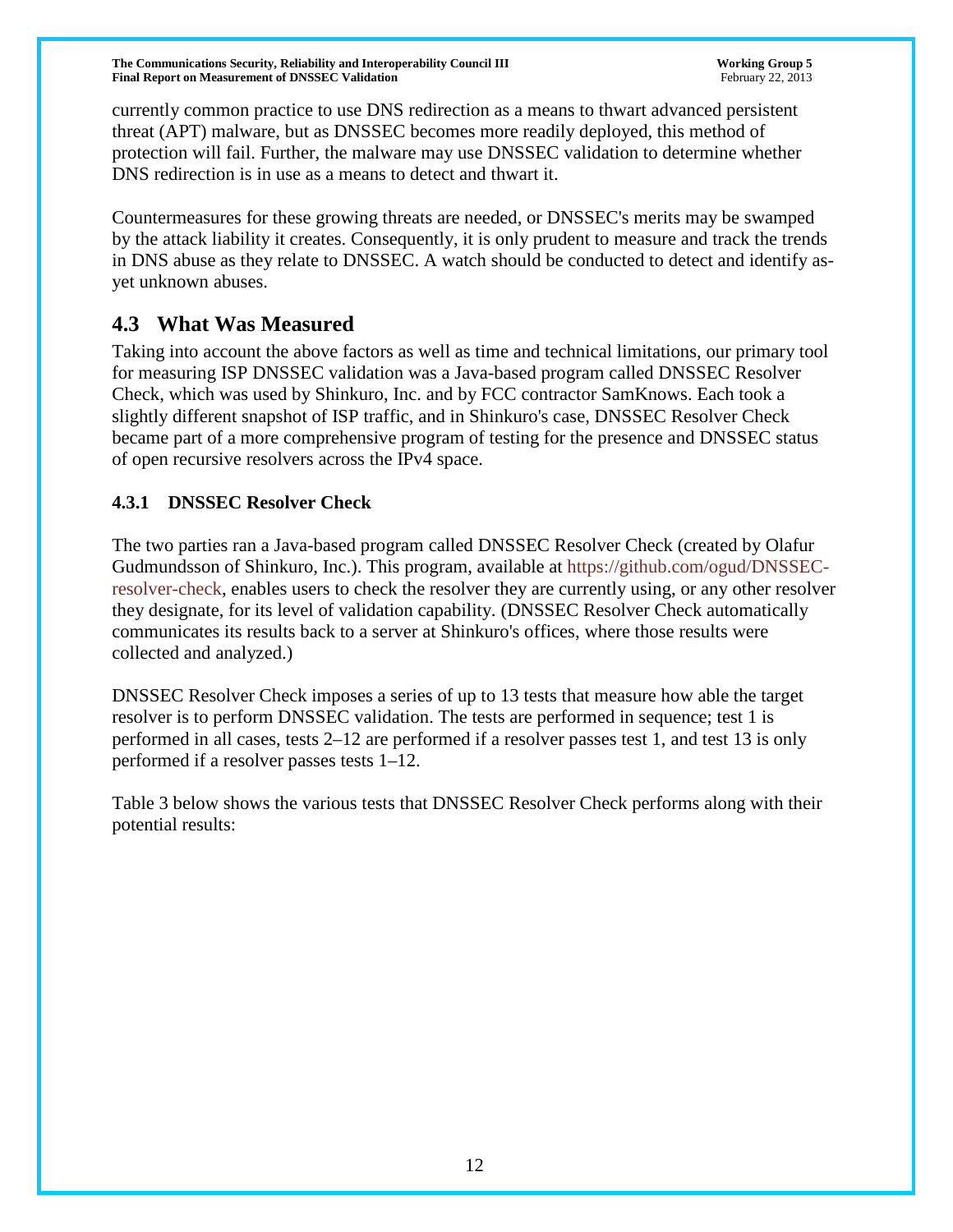|                |                                                                                                    | <b>Test Query</b>                     |                                                                                                                                                                                               |
|----------------|----------------------------------------------------------------------------------------------------|---------------------------------------|-----------------------------------------------------------------------------------------------------------------------------------------------------------------------------------------------|
| <b>Test</b>    | <b>Test Description:</b><br><b>Target Resolver</b>                                                 | <b>Used</b> (Name/<br><b>RR</b> Type) | <b>Possible Results</b>                                                                                                                                                                       |
| <b>T1</b>      | Correctly answers a                                                                                | com./SOA                              | Pass: An answer is returned                                                                                                                                                                   |
|                | DNS query                                                                                          |                                       | Fail: No answer is returned                                                                                                                                                                   |
| <b>T2</b>      | <b>Supports Extension</b><br>mechanisms for<br>DNS (EDNS)                                          | org/DNSKEY                            | Pass: An answer is returned w/OPTION pseudo<br>(OPT) RR<br>Fail: No answer is returned or no OPT RR seen                                                                                      |
| <b>T3</b>      | Correctly supports<br>unknown resource<br>record (RR) types                                        | tlsa.ogud.com/<br><b>TLSA</b>         | <b>Pass:</b> An answer is returned w/unknown type<br>Fail: No answer is returned                                                                                                              |
| <b>T4</b>      | Listens on TCP                                                                                     | net/SOA via TCP                       | <b>Pass:</b> An answer is returned<br>Fail: No answer is returned                                                                                                                             |
| <b>T5</b>      | Understands<br><b>Delegation Name</b><br>(DNAME)<br>processing                                     | grade.goal.ogud<br>.com/TXT           | Pass: Correct DNAME processing in final response<br>Fail: No DNAME response or incorrect CNAME<br>processing                                                                                  |
| <b>T6</b>      | Can process<br>responses $>512$<br>bytes                                                           | N/A                                   | <b>Pass:</b> An answer packet >512 bytes is received<br>Fail: Answer packet is truncated or no answer is<br>received                                                                          |
| <b>T7</b>      | Validates DNSSEC<br>signatures                                                                     | iab.org/SOA                           | Pass: Answer is returned w/the AD bit set, indicating<br>authentication check performed<br>Fail: Answer is returned w/o the AD bit set, or no<br>answer is returned                           |
| T <sub>8</sub> | Correctly queries for<br>DS RR type                                                                | ietf.org/DS                           | Pass (AD): Answer returned w/the DS RR and AD<br>bit set<br>Pass (no AD): Answer returned w/the DS RR<br>Fail: No answer returned or "No Data" error message                                  |
| T9             | Returns correct<br>signed DNAME<br>response                                                        | grade.goal.ogud<br>.com/TXT           | Pass (AD): Answer returned w/the DNAME RR and<br>AD bit set<br>Pass (no AD): Answer returned w/correct processing<br>Fail: No answer returned or "No Data" error message                      |
| <b>T10</b>     | Understands<br>authenticated denial<br>of existence using<br><b>Next Secure NSEC</b><br><b>RRs</b> | us/SPF                                | Pass (AD): Answer returned w/NSEC RRs and AD<br>bit set<br>Pass (no AD): Answer returned w/NSEC RRs<br>Fail: No answer returned or "No Data" error message                                    |
| <b>T11</b>     | Understands<br>authenticated denial<br>of existence using<br>Next Secure 3<br>(NSEC3) RRs          | de/SPF                                | Pass (AD): Answer returned w/NSEC RRs and AD<br>bit set<br>Pass (no AD): Answer returned w/NSEC RRs<br><b>Fail:</b> No answer returned or "No Data" error message                             |
| <b>T12</b>     | Supports large UDP<br>packets                                                                      | shinkuro.net/A                        | <b>Pass (AD):</b> Answer returned in UDP packet w/AD<br>bit set<br><b>Pass (no AD):</b> Answer returned in UDP packet but<br>w/o AD bit set<br>Fail: No answer returned or truncated response |
| <b>T13</b>     | Returns bogus<br>(invalid) DNSSEC<br>responses                                                     | dnssec-failed<br>.org/SOA             | Pass: SERVFAIL error message returned<br>Fail: Response returned w/o AD bit set                                                                                                               |

**Table 2 – DNSSEC Resolver Check tests and test sequence**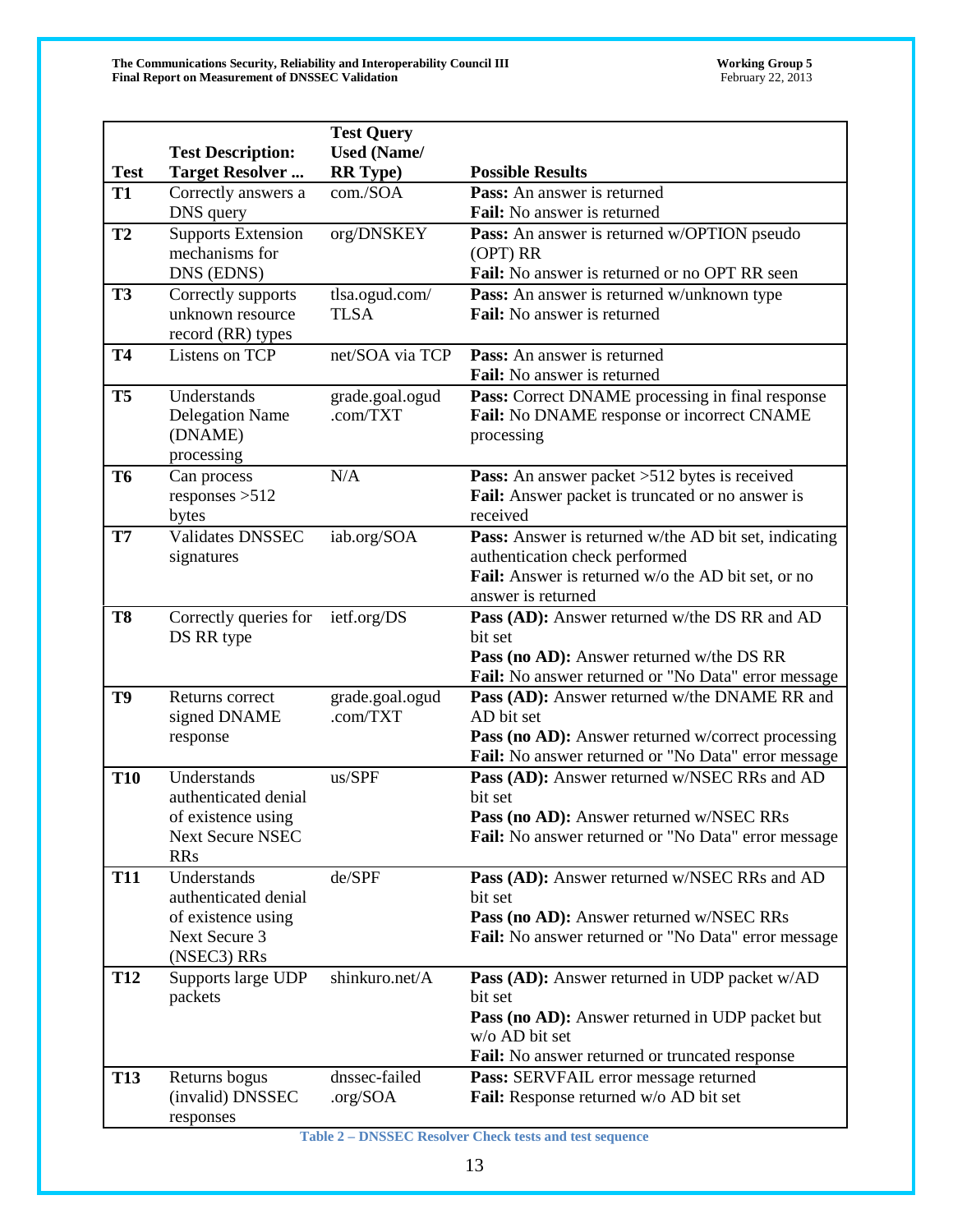# **4.3.2 Applying Descriptors to Resolvers**

Once the results of tests 1–13 were known, several "descriptors" may be applied to the resolver. These descriptors consist of a Major Behavior descriptor and, if necessary, an additional set of subdescriptors.

(As a separate matter, we noted that the series of 13 DNSSEC Resolver Check tests does not test all the possible ways for a resolver to fail to meet the formal requirements for compliance with DNSSEC-related Requests for Comment (RFCs) (e.g., RFC 4035). For example, the tests conducted on WG5's behalf did not include a check of whether a given resolver supports all the current DNSSEC algorithms.)

| <b>Behavior</b>     | <b>Rationale Based on Test Results</b>                                  |
|---------------------|-------------------------------------------------------------------------|
| Validator           | The resolver passed all 13 DNSSEC Resolver Check tests with the         |
|                     | AD bit set indicating that it performed validation.                     |
| Partial             | The resolver was a validator but did not pass all 13 tests, with        |
| Validation()        | Additional Information subdescriptors within parentheses indicate the   |
|                     | deficiencies. (See the following table for subdescriptors.)             |
| <b>DNSSEC</b> Aware | The resolver passed all of the tests relevant to supporting DNSSEC      |
|                     | validation by its clients. Specifically, this means the resolver passed |
|                     | all of tests T1-T12, but did not have the AD bit set in at least one of |
|                     | tests $T7-T12$ .                                                        |
| Partially           | The resolver was DNSSEC-aware but did not pass all of the tests.        |
| <b>DNSSEC</b>       | Additional Information subdescriptors within parentheses indicate the   |
| Aware()             | deficiencies. (Again, see the following table for subdescriptors.)      |
| Non-DNSSEC-         | The resolver is not DNSSEC aware and does not support validation        |
| Capable DNS         | by its clients. Abbreviated "NDR".                                      |
| Resolver            |                                                                         |
| Not a DNS           | The entity probed is not a DNS resolver. Abbreviated "NAR".             |
| Resolver            |                                                                         |
| Error $()$          | The entity probed passed T1 but failed subsequent tests, typically by   |
|                     | timing out or exhibiting anomalous behavior. The specific reason is     |
|                     | appended within parentheses. Abbreviated "ERR".                         |

**Table 3: Major Behavior descriptors**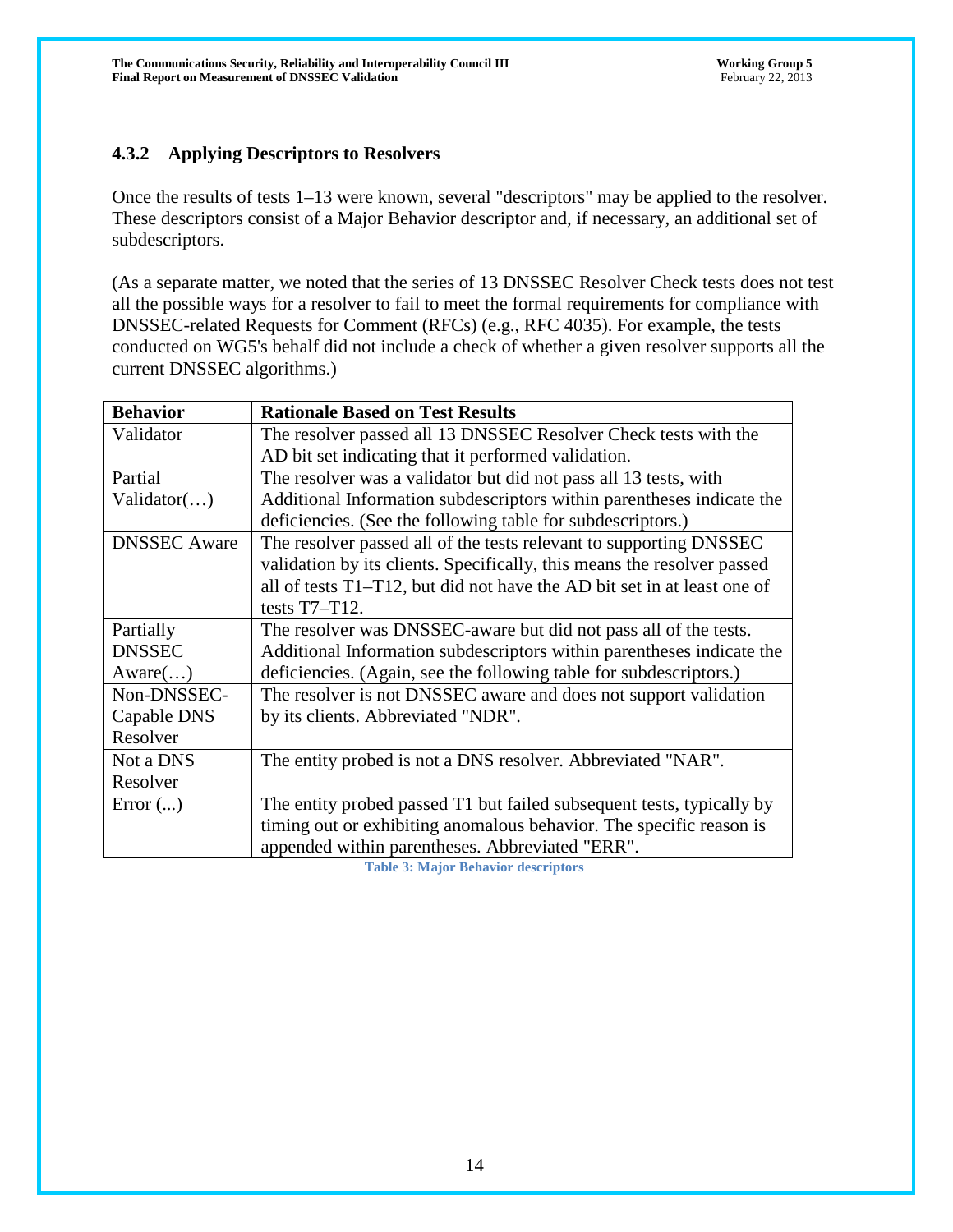The following table shows the Additional Information subdescriptors to be shown inside parentheses following a Partial Validator or Partially DNSSEC Aware descriptor.

| <b>Notation</b>   | <b>Means</b>                                                                  |
|-------------------|-------------------------------------------------------------------------------|
| Unknown           | Failed to pass T3 (support for unknown RR types).                             |
| <b>DNAME</b>      | Failed to pass T5 (support for DNAMEs). DNAMEs are                            |
|                   | important and, for certain zones, essential, but their use is still           |
|                   | somewhat limited. We expect that Partial Validator or Partially               |
|                   | DNSSEC Aware implementations that do not yet support                          |
|                   | DNAMEs will do so relatively soon.                                            |
| NSEC <sub>3</sub> | Failed to pass T11 (support for NSEC3). While NSEC3 is crucial                |
|                   | and is used by .org, .gov and .com, it was not part of the original           |
|                   | DNSSEC specification, and some otherwise compliant software                   |
|                   | implementations do not recognize NSEC3 records. We expect                     |
|                   | that this limitation would be corrected relatively quickly.                   |
| <b>TCP</b>        | Failed to pass T4 but did pass T12. The two tests are linked                  |
|                   | because they relate to different strategies for handling large                |
|                   | responses. Some resolvers are purposefully configured not to                  |
|                   | accept queries over TCP.                                                      |
| SlowBig           | Failed to pass T12 but did pass T4. T12 tests whether large                   |
|                   | responses <sup>3</sup> can be returned successfully. A resolver may fail this |
|                   | test either because it is not configured to respond with answers              |
|                   | that large, or because the path between the querying system and               |
|                   | the resolver cannot pass packets that large or the receiving system           |
|                   | does not support packet reassembly. Querying systems can fall                 |
|                   | back to TCP.                                                                  |
| <b>NoBig</b>      | Failed to pass either T4 or T12. This combines the TCP and                    |
|                   | SlowBig annotations but since the effect of this combination is               |
|                   | total failure to handle large responses, we have assigned it a                |
|                   | separate designator.                                                          |
| Permissive        | Failed to pass T13.                                                           |

**Table 4: Additional Information subdescriptors**

# *4.3.2.1 Deployment Descriptions*

Here are how passing or failing specific combinations of tests leads to the Major Behavior descriptors and Additional Information subdescriptors described above.

The primary output of the DNSSEC Resolver Check app is a 13-character string called a DNSSEC Deployment Descriptor (DDD). (Note: sometimes the app outputs only the string "NAR". This means that the app has determined the probed entity is Not A Resolver.) The DNSSEC Deployment Descriptor strings look like this:

#### PPPPPPAAAAAAP

<span id="page-14-0"></span><sup>&</sup>lt;sup>3</sup> "Large" in this context means between 1,645 and 2,089 bytes. The variation is due to the variation in behavior among resolvers; some resolvers include authoritative delegation information in their answers, others do not.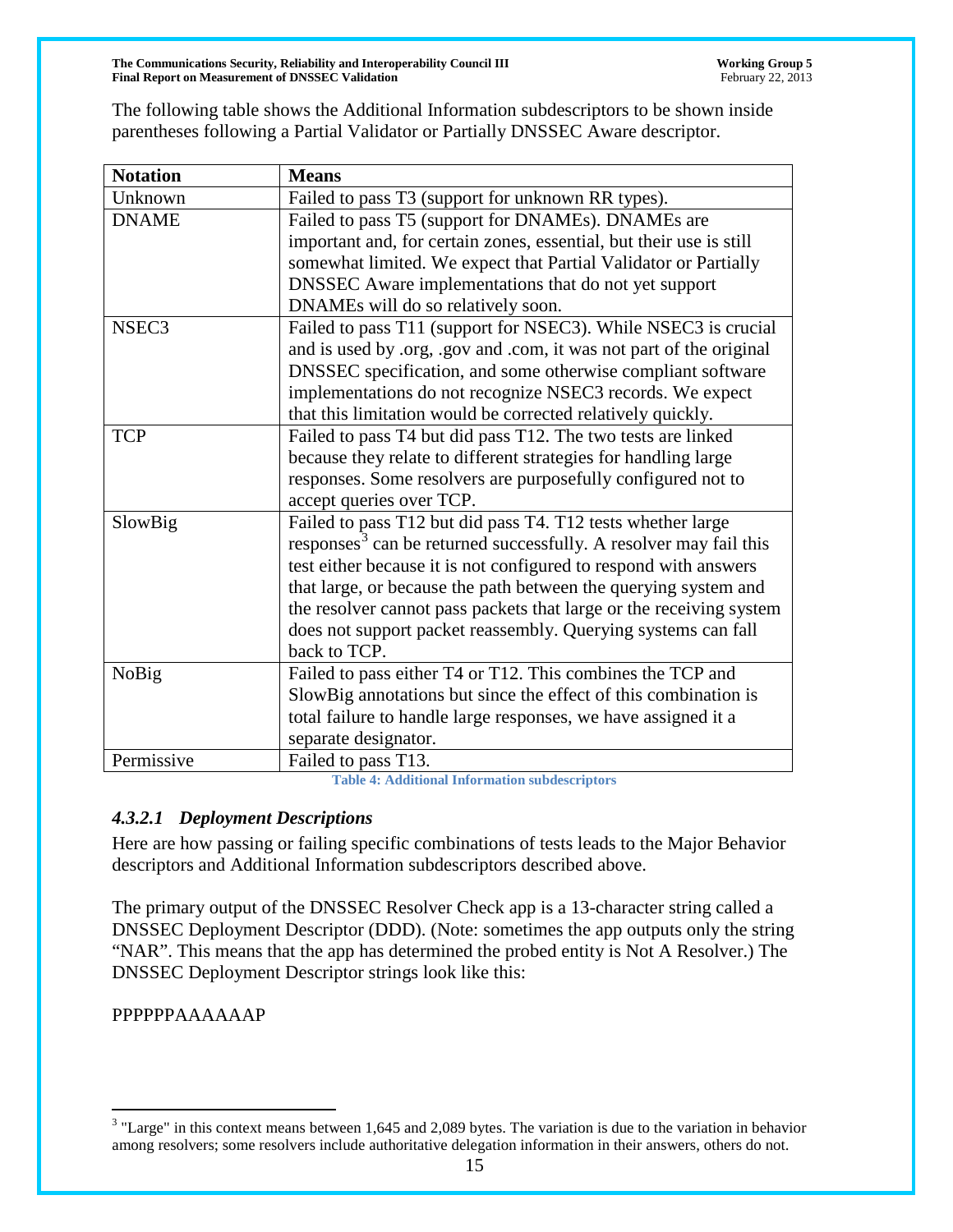Each character in the string, from left to right, corresponds to one of the numbered tests of DNSSEC-aware behavior; the leftmost letter corresponds to Test 1, the second letter to Test 2, and so on. Each character in the description string is a letter from the following list:

- S test skipped
- T test timed out
- A test passed and the AD flag bit is set in the response
- P test passed and the AD flag bit is not set
- F test failed and the AD flag bit is not set
- X test failed and the AD flag bit is set

To translate from the DDD string to a more understandable and useful shorthand, which we refer to above as a Major Behavior (or simply "Behavior"), we apply the process described below. We'll first present a somewhat loose description of the translation process in English, and then a more formal description using a Deterministic Finite Automaton as a pattern recognizer. (The descriptions relate to the tests described above in Table 3, "DNSSEC Resolver Check tests and test sequence".)

If the DDD string consists of the text "NAR" then the Behavior is NAR (as noted above, Not A Resolver) and the translation is finished. In addition, if the entity probed cannot answer T1, which is a DNS query for .com's Start of Authority (SOA) record, then it is also determined to be NAR and the translation is finished.

Next, if any of tests 2 through 13 timed out (e.g., are T in the DDD string), then the Behavior is Timeout and the translation is finished.

The entity is determined to be a "modern" resolver if it supports extension mechanism for DNS 0 (EDNS0) (i.e., it passes T2). A modern resolver should also understand DNAMEs (pass T5), answer over TCP (pass T4), return answers longer than 512 bytes (pass T6) and support New/Unknown types (pass T3), but we allow resolvers to fail these tests. In these cases, however, we append a modifier to the behavior to indicate the specific failure(s).

In order to have the DNSSEC Aware Behavior descriptor applied, the probed entity must pass all the following tests:

- Return an answer for a query of a signed SOA record without setting the AD bit (pass T7 with a P)
- Return Delegation Signer (DS) records without setting the AD bit (pass T8 with a P)
- Return NSEC records without setting the AD bit (pass T10 with a P)

In addition, the resolver should handle DNAMEs correctly (pass T9), correctly return NSEC3 records (pass T11 with a P) and support large records (pass T12), but we allow resolvers to fail these tests. In these cases, however, we append an Additional Information subdescriptor to the behavior to indicate the specific failure(s).

If the entity passes the mandatory tests for the DNSSEC Aware Behavior with an A instead of a P, then the Validator Behavior descriptor applies.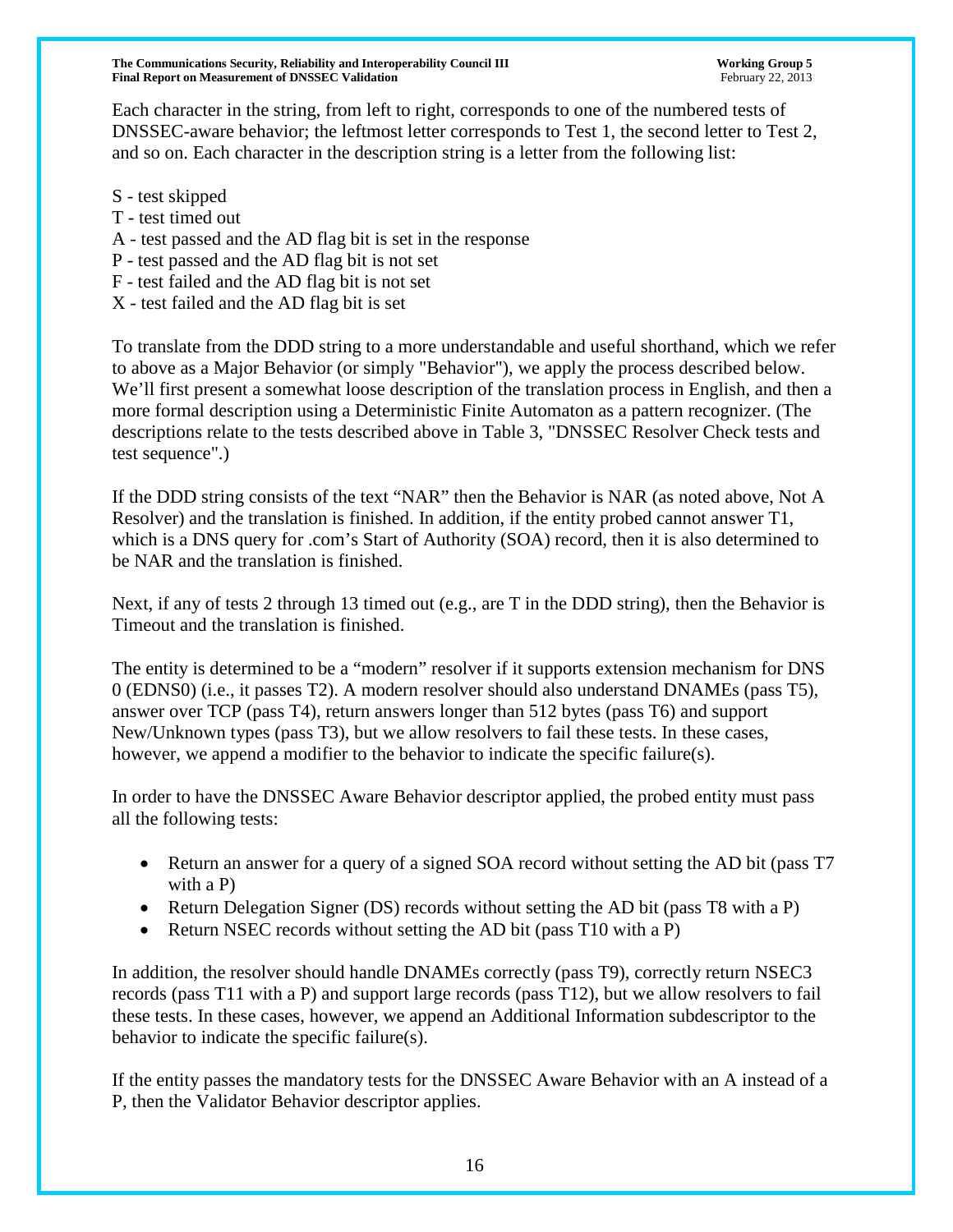Next, we provide a more formal description of the algorithm using a Finite State Automaton (FSA). Table 6 is the state transition table for the automaton that recognizes the behaviors mentioned above. Each column in the table labeled 1–13 corresponds to a letter in the 13 character behavior string. In order for a DDD string to match a Behavior or Additional Information pattern in this table, each letter of the string must match the corresponding column in the table. Note, however, that a period indicates that any test result is acceptable in the cell in which the period appears.

| <b>Test</b>    |                | $\mathbf{2}$   | 3          | $\boldsymbol{4}$ | 5                    | 6         | 7          | 8          | 9          | 10             | 11             | 12         | 13          | <b>Not Match</b> | <b>Match</b>   |
|----------------|----------------|----------------|------------|------------------|----------------------|-----------|------------|------------|------------|----------------|----------------|------------|-------------|------------------|----------------|
| <b>State</b>   |                |                |            |                  |                      |           |            |            |            |                |                |            |             |                  |                |
| $\Omega$       | <b>NAR</b>     |                |            |                  |                      |           |            |            |            |                |                |            |             | 1                | $=NAR$ .       |
|                | FT             |                |            | ٠                | ٠                    |           |            | $\cdot$    | $\cdot$    | ٠              | ٠              |            | $\cdot$     | $\overline{c}$   | $=NAR$ .       |
| $\overline{2}$ | ٠              | <b>PFX</b>     | <b>PFX</b> | <b>PFX</b>       | <b>PFX</b>           | PF        | <b>APF</b> | <b>APF</b> | <b>APF</b> | <b>APF</b>     | <b>APF</b>     | <b>APF</b> | $\cdot$     | $=$ Timeout.     | 3              |
| 3              |                | PF             | PF         | PF               | PF                   |           | $\cdot$    |            | $\bullet$  |                | $\cdot$        | $\cdot$    | $\cdot$     | $=$ Anomalous.   | 4              |
| 4              | P              | P              | $\cdot$    | $\blacksquare$   | $\blacksquare$       | P         | AP         | AP         | $\cdot$    | AP             | $\cdot$        | $\cdot$    | $\cdot$     | =NOTDNSSEC.      | 5              |
| 5              | ٠.             | $\blacksquare$ | ٠          | ٠                | $\blacksquare$       | $\cdot$   | P          | P          |            | P              | ٠              | ٠          | $\cdot$     | 6                | $\tau$         |
| 6              | $\cdot$        | $\cdot$        | $\cdot$    | $\cdot$          | $\cdot$              | $\bullet$ | $\cdot$    | $\cdot$    | $\cdot$    | $\cdot$        | $\cdot$        | $\cdot$    | $\cdot$     | $=$ Validator    | 6a             |
| 6a             |                | $\cdot$        | $\cdot$    | $\blacksquare$   | P                    | $\cdot$   | $\cdot$    | $\cdot$    | A          | $\cdot$        | $\cdot$        | $\cdot$    | $\cdot$     | <b>DNAME</b>     | 6 <sub>b</sub> |
| 6b             | ٠.             | $\cdot$        | ٠          | F                | ٠                    | $\cdot$   | $\bullet$  | $\cdot$    | $\cdot$    | $\bullet$      | $\bullet$      | А          |             | 6c               | <b>TCP</b>     |
| 6c             |                | $\cdot$        |            | $\bullet$        | ٠                    | $\bullet$ | $\cdot$    | $\cdot$    | $\cdot$    | $\blacksquare$ | $\blacksquare$ | ٠          | $\mathbf F$ | 6d               | Permissive     |
| 6d             |                | $\cdot$        | $\cdot$    | $\cdot$          | $\ddot{\phantom{a}}$ | $\cdot$   | AF         | AF         | AF         | AF             | AF             | AF         | AF          | 8a               | Mixed          |
| 7              | $\blacksquare$ | $\blacksquare$ | $\cdot$    | $\blacksquare$   | $\blacksquare$       | $\cdot$   | $\cdot$    | $\cdot$    | $\cdot$    | $\blacksquare$ | ٠              | ٠          | $\cdot$     | 7a               | $=$ DNSSEC     |
|                |                |                |            |                  |                      |           |            |            |            |                |                |            |             |                  | Aware          |
| 7a             |                | $\cdot$        | $\cdot$    | $\blacksquare$   | P                    | $\cdot$   | $\cdot$    | $\cdot$    | AP         | $\cdot$        | $\cdot$        | $\cdot$    | $\cdot$     | <b>DNAME</b>     | 7 <sub>b</sub> |
| 7b             |                | $\cdot$        |            | $\mathbf{F}$     | $\blacksquare$       | $\cdot$   | $\cdot$    | $\cdot$    | $\cdot$    | $\cdot$        | ٠              | ٠          | $\cdot$     | 8a               | <b>TCP</b>     |
| 8a             |                | $\cdot$        | $\Gamma$   | $\bullet$        | ٠                    | $\cdot$   | $\cdot$    | $\cdot$    | $\cdot$    | $\bullet$      | $\cdot$        | $\bullet$  | $\cdot$     | 8b               | Unknown        |
| 8b             |                | $\cdot$        |            | $\bullet$        | $\bullet$            | $\bullet$ | $\bullet$  | $\cdot$    | $\cdot$    | $\bullet$      | $\mathbf{F}$   | $\bullet$  | $\bullet$   | 8c               | NSEC3          |
| 8c             |                | $\cdot$        | $\bullet$  | $\mathbf P$      | $\bullet$            | $\bullet$ | $\bullet$  | $\cdot$    | $\cdot$    | $\cdot$        | $\cdot$        | F          | $\cdot$     | 8d               | SlowBig        |
| 8d             |                | $\cdot$        | ٠          | $\mathbf{F}$     | $\blacksquare$       | $\cdot$   | $\cdot$    | $\cdot$    | $\cdot$    | $\blacksquare$ | $\blacksquare$ | F          | $\cdot$     | $\cdot$          | NoBig          |
| $\blacksquare$ |                | $\blacksquare$ | $\cdot$    | $\blacksquare$   | $\blacksquare$       |           | $\cdot$    | $\cdot$    | $\cdot$    | $\cdot$        | $\blacksquare$ | ٠          | $\cdot$     | $\cdot$          | $\bullet$      |

#### **Table 5 – Translation state transition table**

The two rightmost columns of the table represent the action to be taken if the pattern match either fails ("Not Match") or succeeds ("Match"). If the action to be taken can be found in the leftmost column of the table (labeled "State"), then it is the next state of the FSA. Otherwise, it is a value to be emitted as part of the Behavior and the other action is the next state. If the action to be taken is a value to be emitted and starts with an equals sign ("="), then it is the Major Behavior; otherwise, it is an Additional Information modifier. If an action to be emitted ends with a period ("."), then the action is terminal.

Applying the translation correctly results in Behavior descriptors such as Validator, DNSSEC Aware, etc. as described above. (If in addition one or more modifiers apply, we prepend the behavior name with "Partial".)

#### **4.3.3 SamKnows' Use of DNSSEC Resolver Check**

The following shows the resolver behaviors derived from three weeks of data from SamKnows.<sup>[4](#page-14-0)</sup> All the results shown are backed by at least four identical results for the same probe; in other words, the probes ran between 1–13 tests against each resolver address, and if a resolver address produced four or more identical result strings, that resolver was assigned a Behavior.

 <sup>4</sup> The SamKnows DNSSEC testing and other test activities described in this document are *not* part of the Measuring Broadband America Report. Any such expansion would require vetting by the FCC with the current Broadband Collaborative, with which the FCC is collaborating on the other aspects of SamKnows testing.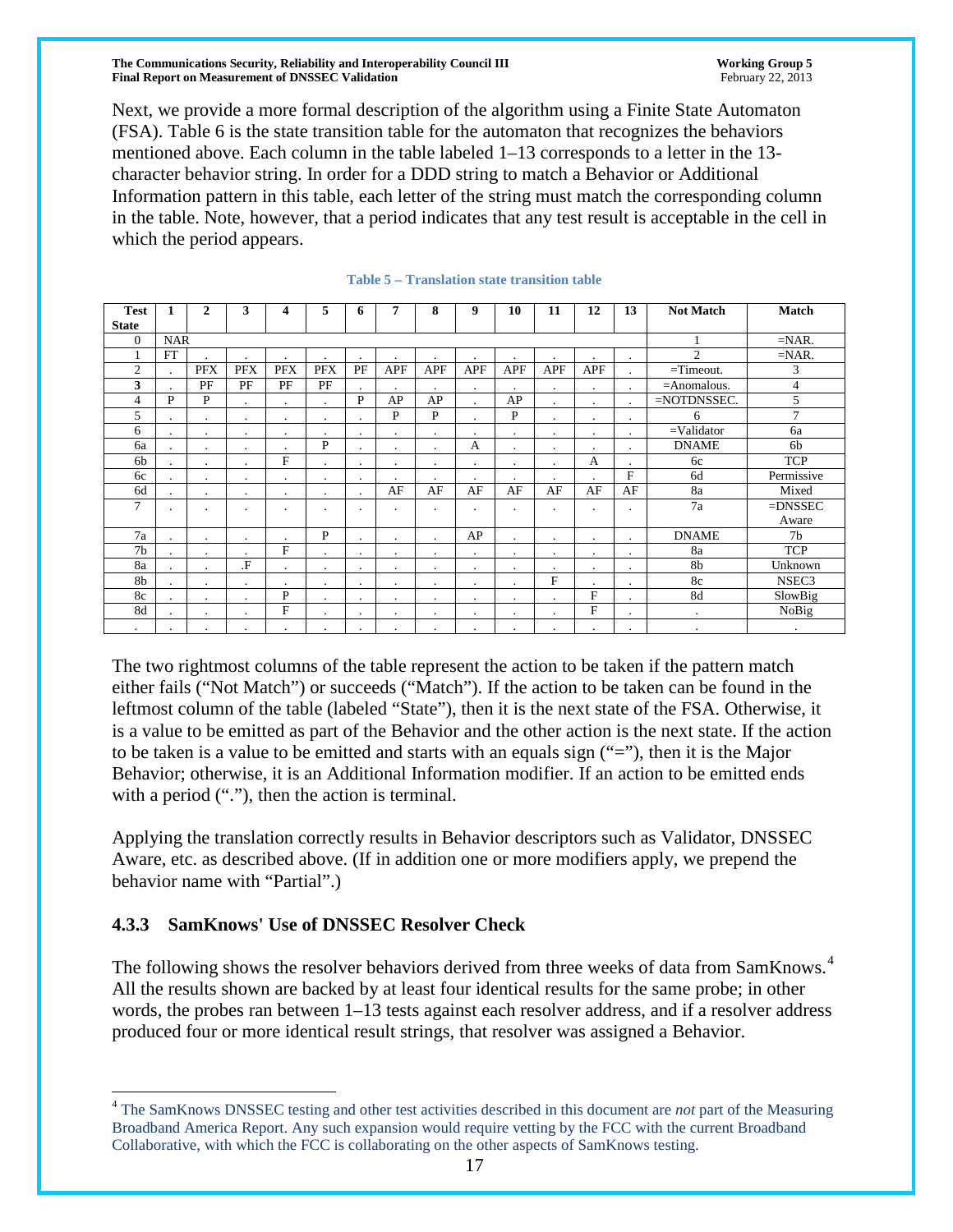There were a total of 14,180 results to collate and assign descriptors to. About 2% of the results are Exceptions and all of them have an X for test 12. These can be treated as F.

Arranged from most supportive DNSSEC Behavior to least, these were the Behaviors assigned to the 14,180 SamKnows results:

- $\bullet$  1,677 (11.83%) were Validators
- 840 (5.92%) were Partial Validators
- $\bullet$  4,703 (33.17%) were DNSSEC Aware
- 2,362 (16.66%) were Partial DNSSEC Aware
- 3,935 (27.75%) were Old-Style Resolvers
- 430 (3.03%) were Not a Resolver
- 233 (1.64%) were Exceptions and were not described

Below are the numbers of results for the Partial Validator and Partial DNSSEC Aware Behaviors that required an Additional Information subdescriptor:

#### **Table 6 – SamKnows numeric results**

### **840 Partial Validators, Including:**

- 762 Partial Validator[DNAME]
- 39 Partial Validator[DNAME; MIXED]
- 13 Partial Validator[SlowBig]
- 12 Partial Validator[TCP]
- 4 Partial Validator[MIXED]
- 3 Partial Validator[DNAME; MIXED; NoBig]
- 3 Partial Validator[DNAME; SlowBig]
- 2 Partial Validator[NoBig]
- 1 Partial Validator[TCP; Permissive]
- 1 Partial Validator[DNAME; NoBig]

# **2,362 Partial DNSSEC Aware, Including:**

- 1,837 Partial DNSSEC Aware[NoBig]
	- 264 Partial DNSSEC Aware[TCP]
	- 214 Partial DNSSEC Aware[SlowBig]
	- 30 Partial DNSSEC Aware[DNAME]
	- 6 Partial DNSSEC Aware[DNAME; SlowBig]
	- 5 Partial DNSSEC Aware[DNAME; NoBig]
	- 5 Partial DNSSEC Aware[NSEC3]
	- 1 Partial DNSSEC Aware[TCP; NSEC3]

Figure 2 below graphically represents the proportions of the SamKnows results: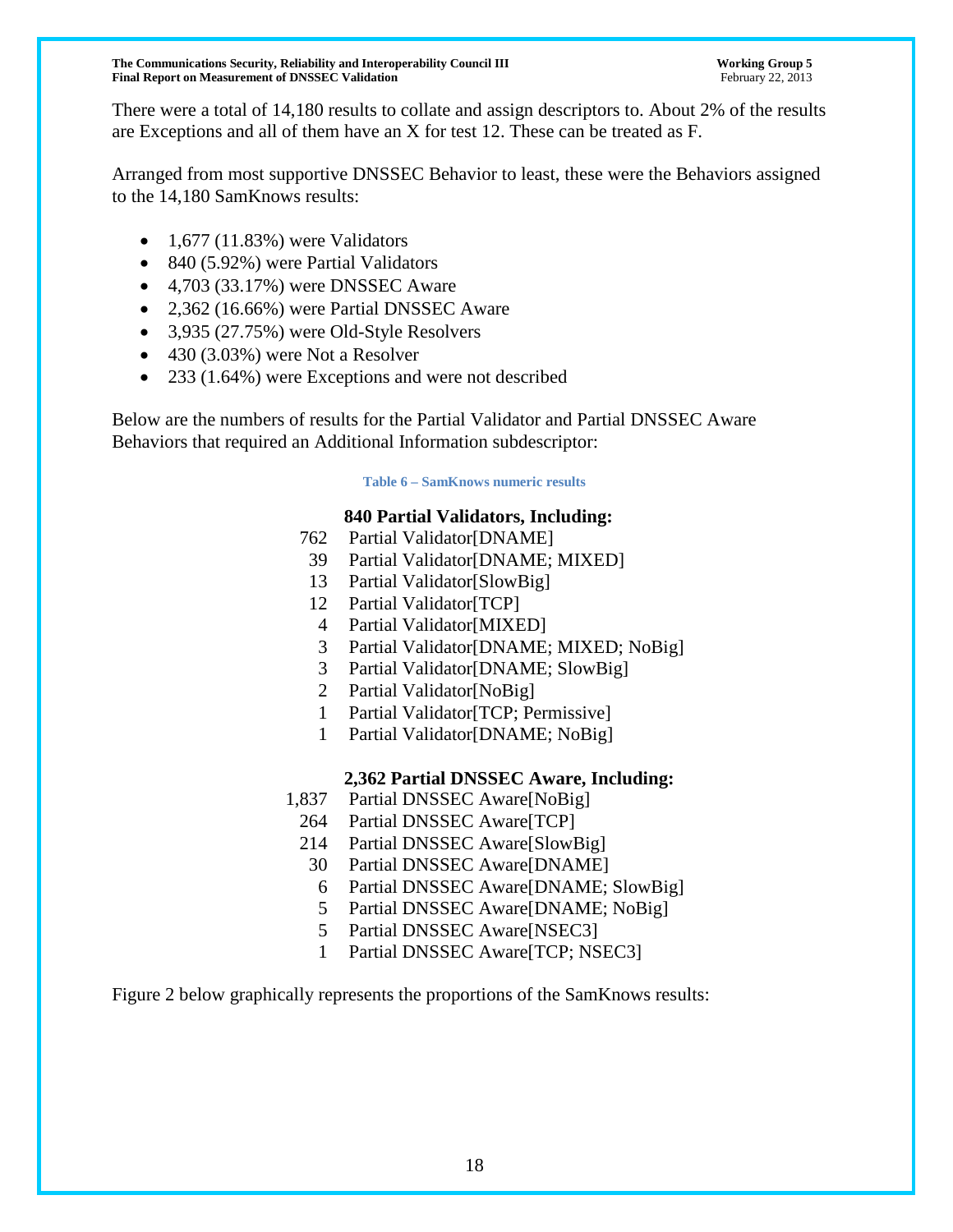

**Figure 2 – Proportions of behaviors from SamKnows results**

Note that, based on the types of failures that contribute to Table 7 and Figure 2, changes in how the tested resolver implementations handled DNAME and TCP would quickly add to the ranks of those that were either Validators or DNSSEC Aware.

#### **4.3.4 Shinkuro Testing Program**

In addition to tests using DNSSEC Resolver Check, Shinkuro, Inc. conducted an experiment to discover and categorize open recursive resolvers at addresses in the Internet IPv4 space, and the following describes the approach, tool chain used and results to date from a scan of the Internet conducted 24 January 2013 through 25 January 2013. The scan was actually conducted in four successive timeframes due to glitches in how responses were parsed, with the results of these four parts then "stitched" together.

Although the Shinkuro program incorporates DNSSEC Resolver Check testing, the experiment was implemented via a "pipeline" of several programs, and its overall approach is shown schematically in Figure 3, below.

Each program reads input, interacts with the Internet, and then produces output that is consumed by the next stage in the pipeline. The pipeline runs in a continuous batch mode; each stage produces a number of output elements into a file, then closes that file, opens a new file, and again produces a number of output elements into that file. The pipeline continues in that fashion until all the inputs are satisfied, and the next stage in the pipeline can run whenever there is a file available from the previous stage.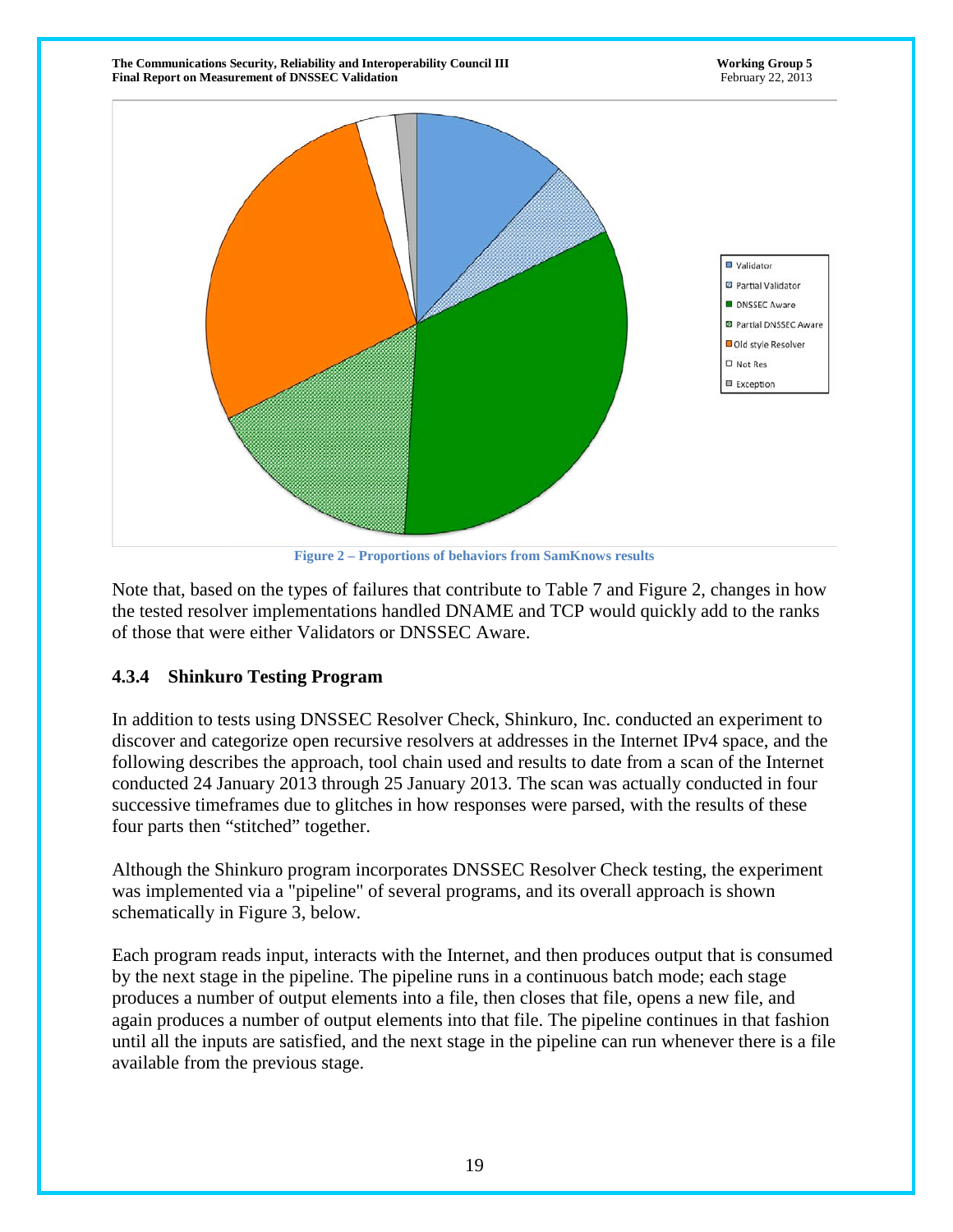

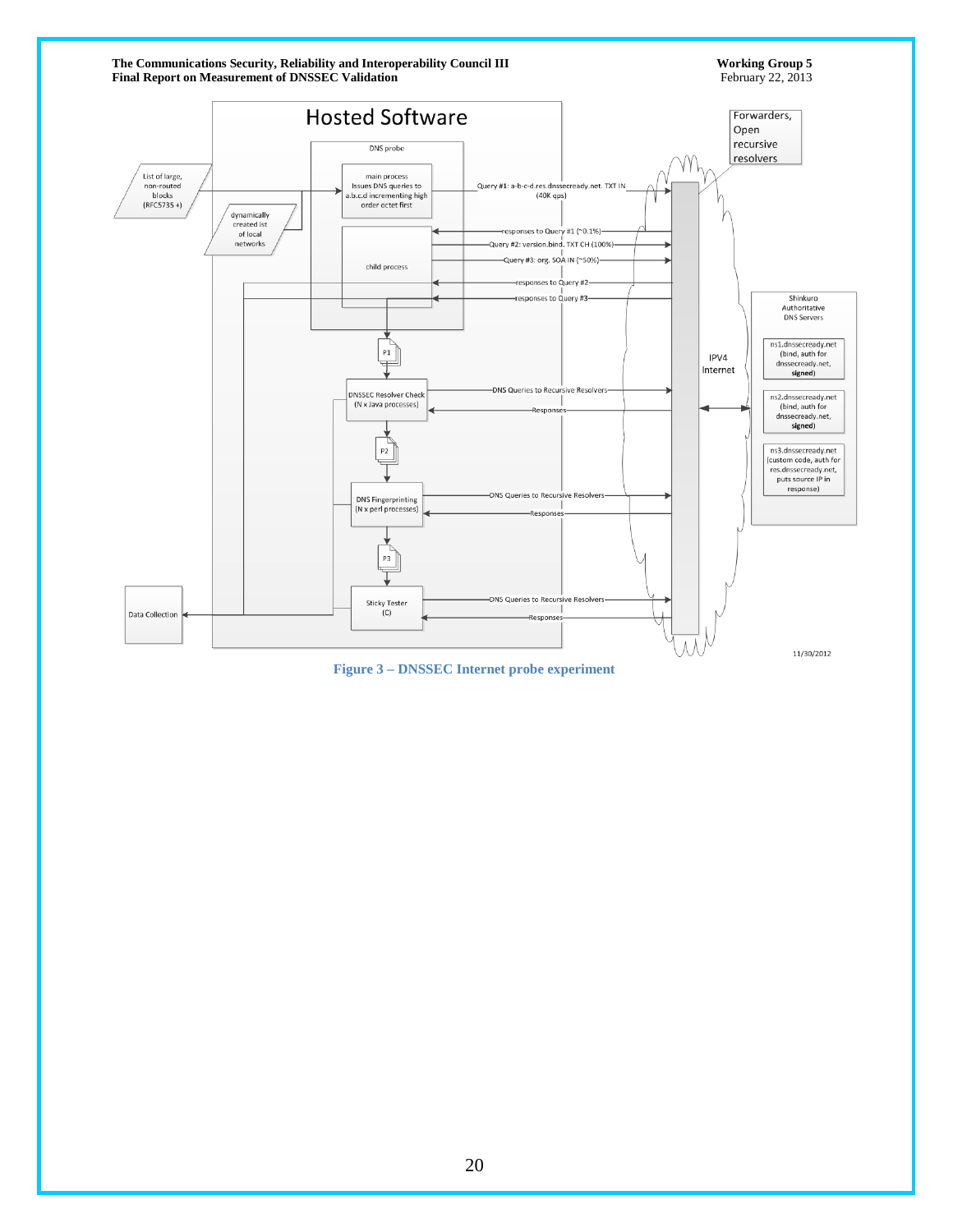#### *4.3.4.1 The dnsprobe\_5 application and the DNS Queries it sends*

<span id="page-20-0"></span>The first part of the experiment is implemented by dnsprobe\_5, shown at the top center of Figure 3 above. The main process of dnsprobe\_5 generates IP addresses in order from some start address to an end address. They are generated such that the high-order octet of the IPv4 address increments fastest (e.g., address 1.0.0.0 is followed by 2.0.0.0, 3.0.0.0, etc.). The main thread checks each address against two filters, the first being a list of non-routed Internet addresses that is static, as shown in [Table 6.](#page-20-0) The second filter is generated dynamically from the getifaddrs() function, which creates a list that describes the local system's network interfaces. The Internet addresses occupied by these interfaces are also filtered.

| 0.0.0.0/8 RFC 1122                        |
|-------------------------------------------|
| 7.0.0.0/8                                 |
| 9.0.0.0/8                                 |
| 10.0.0.0/8 RFC 1918, 11.0.0.0/8           |
| 19.0.0.0/8                                |
| 21.0.0.0/8, 22.0.0.0/8                    |
| 25.0.0.0/8, 26.0.0.0/8                    |
| 28.0.0.0/8                                |
| 33.0.0.0/8                                |
| 48.0.0.0/8                                |
| 51.0.0.0/8                                |
| 56.0.0.0/8                                |
| 102.0.0.0/8                               |
| 104.0.0.0/8                               |
| 126.0.0.0/8, 127.0.0.0/8 RFC 1122         |
| 169.254.0.0/16 RFC 3927                   |
| 172.16.0.0/12 RFC 1918                    |
| 191.0.0.0/8, 192.0.0.0/24 RFC 5736        |
| 192.0.2.0/24 RFC 5737                     |
| 192.88.99.0/24 RFC 3068                   |
| 192.168.0.0/16 RFC 1918                   |
| 198.18.0.0/15 RFC 2544                    |
| 198.51.100.0/24 RFC 5737                  |
| 200.160.2.0/24, 200.160.3.0/24 NIC.br NOC |
| 200.160.5.0/24 NIC.br NOC                 |
| 203.0.113.0/24 RFC 5737                   |
| 224.0.0.0/4 RFC 3171                      |
| 240.0.0.0/4 RFC 1112                      |
| 255.255.255.255/32 RFC 919                |

#### **Table 8 – Non-routed Internet addresses**

#### *4.3.4.2 dnsprobe\_5 Query 1: "a-b-c-d.res.dnssecready.net TXT IN"*

The main thread sends a DNS query to port 53 on each address that is not filtered by the abovedescribed filters. This query is a DNS TXT query of the form a-b-c-

d. res. dnssecready. net, where a-b-c-d is an IP address encoded with dashes separating octets instead of dots. If it were a dig command, it would look like this: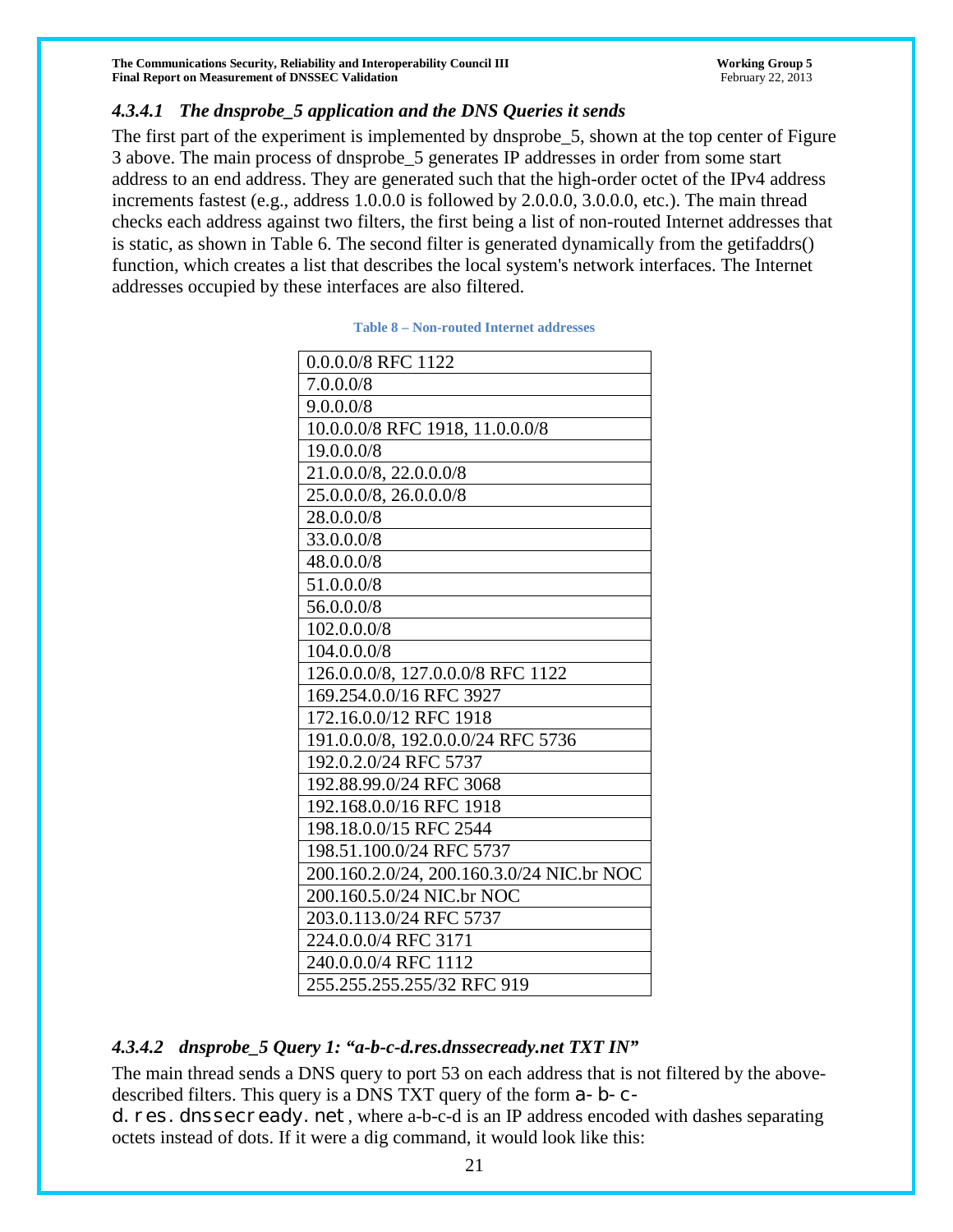# dig @a.b.c.d a-b-c-d.res.dnssecready.net TXT IN

On a decent core (3+ GHz Intel Sandy Bridge), the dnsprobe\_5 code is capable of sending these queries at up to approximately 40,000 queries/second, corresponding to a bandwidth utilization of approximately 30.4 million bits/second.

These queries arrive at their target destination and, if a DNS-capable entity is listening on port 53, may elicit DNS activity (if not prevented by local access control lists [ACLs]). In order to resolve the probe query, a DNS recursive resolver accesses authorities for "." (the DNS root) and "net" if necessary, and then the authority for "dnsssecready.net," which is hosted by two Shinkuro nameservers, ns1 and ns2.dnssecready.net, which run a standard Berkeley Internet Name Domain (BIND) 9 implementation.

The dnssecready.net domain is signed, and its nameservers log whether the accessing resolver requests DNS Public Key (DNSKEY) records. The querying recursive resolver then queries the authority for "res.dnssecready.net", since the address queried, "a-b-c-d.res.dnssecready.net" is unlikely to be in the resolver's cache. The custom-coded ns3.dnssecready.net nameserver inserts the IP address of the source IP (the recursive resolver's IP address) in the data of the TXT response to the query. As a result, when the DNS probe experiment finally receives the response from the DNS entity at the response address, that response contains the IP address of the host to which the query was issued (encoded in the query itself in the a-b-c-d part of the name), as well as the IP address of the host that queried ns3.res.dnssecready.net to resolve that name.

The dnsprobe\_5 program asynchronously receives any responses on a separate (e.g., forked) sub-process.

Here are three examples of typical responses that have been received:

Header: <mark>109.228.2.0:53</mark> NOERROR, QR RD RA (0x8180), 1, 1, 0, 0 Question: <mark>109-228-002-000</mark>.res.dnssecready.net. IN TXT Answer: 109-228-002-000.res.dnssecready.net. 100 IN TXT "<mark>109.228.2.0</mark>" Header: **184.73.0.0:53** NOERROR, QR RD RA (0x8180), 1, 1, 0, 0 Question: 184-073-000-000.res.dnssecready.net. IN TXT Answer: 184-073-000-000.res.dnssecready.net. 100 IN TXT "64.233.168.85" Header: <mark>46.19.98.194:53</mark> NOERROR, QR RD RA (0x8180), 1, 1, 1, 0 Question: <mark>185-008-000-000</mark>.res.dnssecready.net. IN TXT Answer: 185-008-000-000.res.dnssecready.net. 100 IN TXT "46.19.96.18" Authority: res.dnssecready.net. 683 IN NS ns3.dnssecready.net.

Three addresses are highlighted in each response. These are defined as follows: The first address and port are those from which the response was received, which we term the *response address* and the *response port*. The second address is encoded with dashes in place of the normal dots, and is the address to which the original query was sent. We term this the *probe address*. The last address is the address that queried the authoritative nameserver for res.dnssecready.net to resolve the TXT query. We term this the *query address*.

In the first response, the probe, query and response addresses are all equal, and the response port is port 53. The first response is from what we consider to be a legitimate recursive resolver, as modeled by "A. Recursive Resolver" in Figure 5. The defining characteristic of this outcome is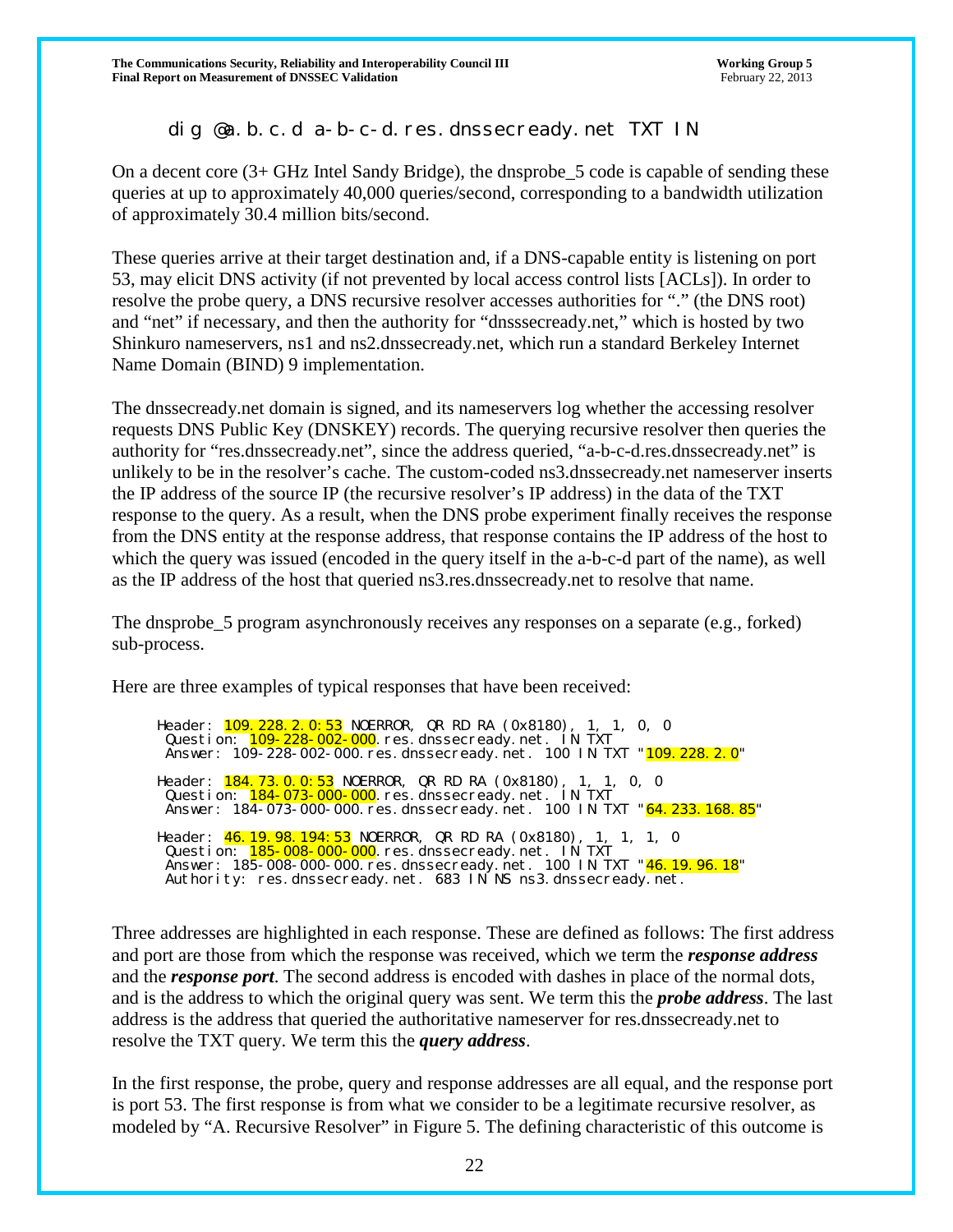that the response address and probe address are the same, indicating that the single host is a DNS recursive resolver in its own right.

In the second response, the probe address equals the response address, the response port is port 53, and the query address differs from the probe or response addresses. The second response is from what we consider to be a legitimate forwarder/resolver, as represented in Figure 5 by "B. Forwarder/Resolver". In this model, the query is processed by a forwarder at the probe address, forwarding to a DNS recursive resolver at the query address. This is revealed by the two addresses mentioned above being different—the address originally queried by the probe is encoded in the "a-b-c-d" part of the name in the query, and "a-b-c-d.res.dnssecready.net." differs from the query address (that is, the address of the host that queried ns3.res.dnssecready.net to resolve the address of a-b-c-d.res.dnssecready.net). But the response is received by dnsprobe\_5 on the query address, which is the same as the probe address. If the probe address and query address are the same, then it's likely that the machine we're probing is a resolver. If they are different, it may be because the machine we're probing may use a different address to send its query to our name server (e.g. a multi-homed resolver), or it may be because it sends its queries to another resolver before the query reaches our name server. In the latter case, the probe address likely corresponds to a "forwarder." There are three distinct regions in the observed data where the probe address and the query address differ:

- One probe address corresponds to 1 query address. This is likely to be the case of a multi-homed resolver.
- Several probe addresses correspond to 1 query address. We're not sure what this case is. It is for further research.
- Many probe addresses correspond to 1 query address. This is most likely to be case of multiple forwarders forwarding to a resolver.

The distinction between forwarders and resolvers becomes clearer when we see many responses that have the same query address but different probe addresses. For example, home routers on some networks will accept queries from outside the home, forward them to the ISP's resolver, and then return the result. In this situation, our scan of the IPv4 address space resulted in finding a substantial number of addresses, presumably corresponding to ISP customers' Internet Protocol (IP) addresses, all of which return results from the same resolver. It is further possible to check whether the resolver is directly accessible; if it is not, but the home routers are forwarding queries from outside the ISP's net, the resolvers are perhaps unintentionally accessible. We have not yet run through the data to prepare a comprehensive report on this and other phenomena.

In the third response, the probe address differs from the response address, meaning that whatever entity is responding to the probe is doing so from a different address than that to which the probe was directed. The response port is port 53, which is the correct DNS port. Note that the query address differs from both the probe and response addresses. We see that a query directed to 185.8.0.0 was forwarded to a resolver at 46.19.96.18 and the resulting response was returned to our dnsprobe\_5 software by a host at yet another address—46.19.98.194, still from port 53. We assume this is some sort of unintended leakage from a legitimate DNS infrastructure.

This third type of response, shown in Figure 5 as "C. Unknown (Quake?)", is not easily related to any known DNS entity. There are several types of response that fall into this category; for example, we have observed DNS responses and also non-DNS responses from the host queried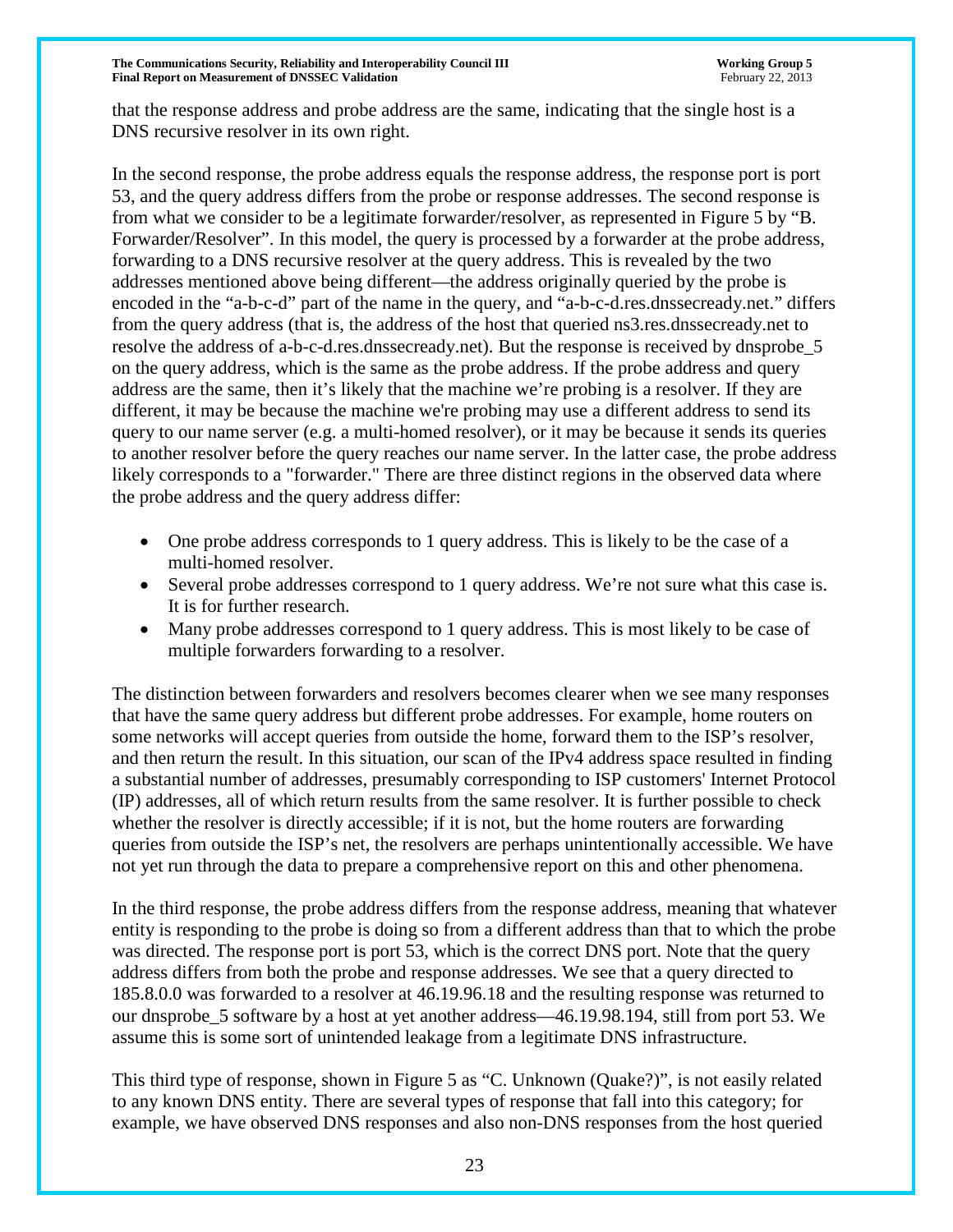but from a different port, or indeed from a different host entirely (we match response to query using the a-b-c-d part of the query name). Sometimes the port corresponds to a port used by the popular *Quake* interactive game server, leading us to refer to this type of response using "Quake?" as shorthand.

dnsprobe\_5 handles all of these types of responses similarly: by outputting a line in a text file that indicates the line is for a response to a Query 1 (the line starts with "R01,") and recording the IP address and port that sent the response, the value of the DNS flags extracted from the message, and the bits of the response message in their entirety.



**Figure 4 – DNS models for responses to the a.b.c.d.dnssecready.net TXT query**

<span id="page-23-0"></span>Table 8 shows a list of all possible outcomes, all of which have been observed.

**Table 8 – Observed outcomes to Query 1**

| $\sim$ 0.000 $\sim$                                | $\blacksquare$           |                          |
|----------------------------------------------------|--------------------------|--------------------------|
| No response                                        | No responding DNS entity | No responding DNS entity |
| Probe $!=$ Query $!=$ Response                     | Internal leakage?        | Internal leakage?        |
| $(Probe == Query) != Response   Internal leakage?$ |                          | Internal leakage?        |
| Probe $!=$ (Query = Response)   Internal leakage?  |                          | Internal leakage?        |

**Outcome From Response Port = 53 From Response Port != 53**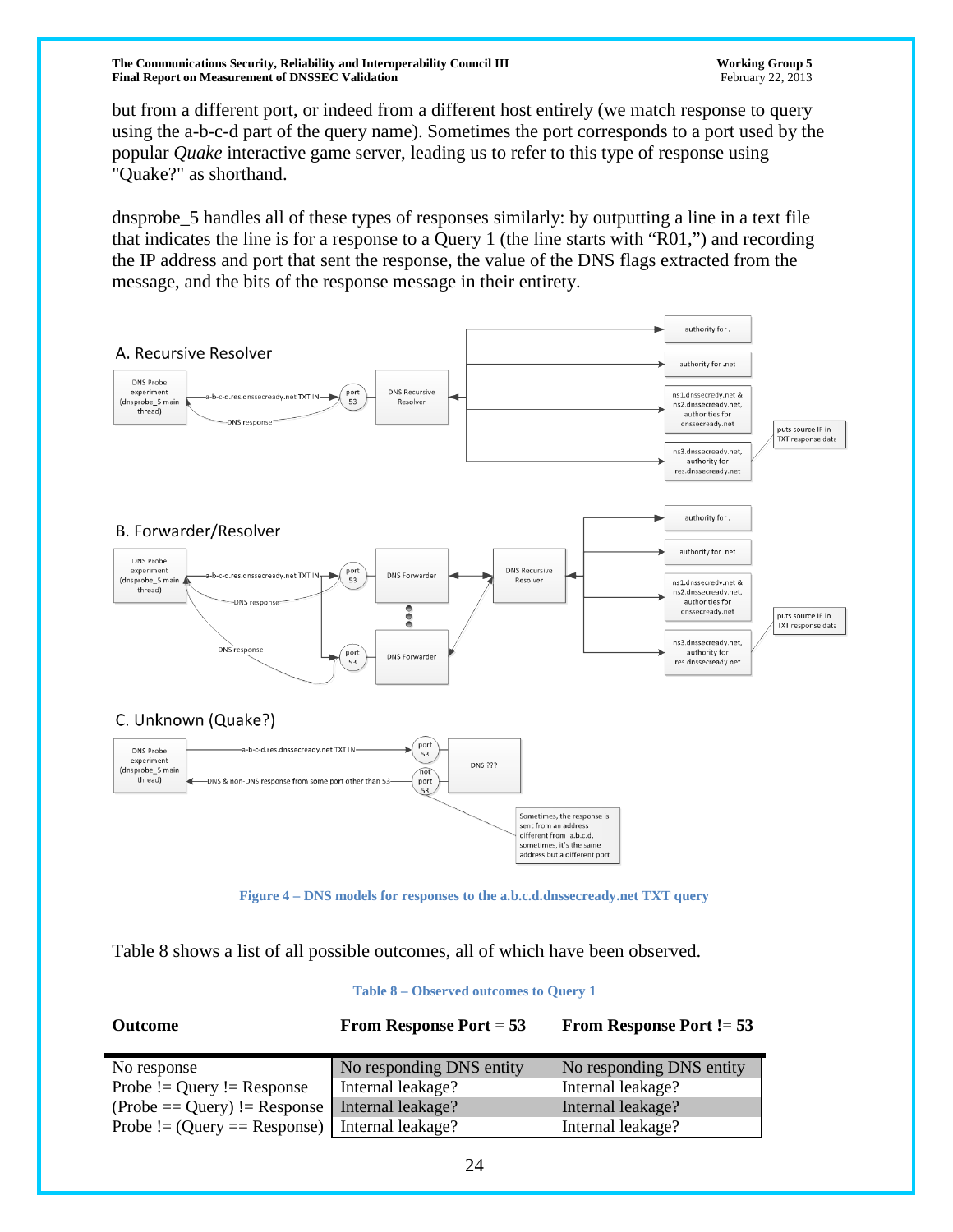| $(Probe == Response) != Query   Forwarder (Figure B)$ |                                                                                        | Weird forwarder? |
|-------------------------------------------------------|----------------------------------------------------------------------------------------|------------------|
|                                                       | Probe $=$ Query $=$ Response   Recursive resolver (Figure A) Weird recursive resolver? |                  |

#### *4.3.4.3 dnsprobe\_5 Query 2 – "version.bind TXT CH"*

If dnsprobe\_5 receives a response to Query 1 and if the conditions shown in [Table 8](#page-24-0) are met, then dnsprobe\_5 sends a second (and third) query.

#### **Table 9 – Conditions for sending Queries 2 and 3**

<span id="page-24-0"></span>

| Condition                                         | Value                                         |
|---------------------------------------------------|-----------------------------------------------|
| <b>Response RCode</b>                             | $0 - NoError$                                 |
| Size of the response                              | More than 53 bytes                            |
| Number of queries in response                     | 1 or more                                     |
| IP address encoded in the query name (as a-b-c-d) | Equals address of host that sent the response |
| Port that sent the response                       | 53                                            |

It is important to require that the response to a Query Type 1 be received from the same host as that to which the query was sent. (Type 1 queries are the only query for which we can check this condition.) This gives at least some assurance that the same will hold true for the second and third queries since we assume that those queries will be answered, from a procedural standpoint, in much the same way. We can then correlate the responses from these queries with information garnered from the responses to Type 1 queries.

The second query, if it were a dig command, would look like this:

# dig @a.b.c.d version.bind TXT CH

DNS resolvers typically respond to such a query by reporting their version number, if this feature is enabled.

If dnsprobe 5 receives a response to this query, and if the response RCode is NoError (0) and the response has an answer, then dnsprobe\_5 outputs a line in a text file that indicates the line is for a response to Query 2 (the line starts with "R02,"). The software then records the IP address and port that sent the response, the value of the DNS flags extracted from the message, and the bits of the response message in their entirety. In effect, this line has the same format as an "R01" type line.

# *4.3.4.4 dnsprobe\_5 Query 3 – "org. SOA IN"*

Following Query 2, if dnsprobe\_5 receives a response to Query 1 and if the conditions shown in [Table 8](#page-24-0) are met, then dnsprobe\_5 sends a third query, which if it were a dig command would look like this:

# dig @a.b.c.d org. SOA IN

As above, if dnsprobe\_5 receives a response to this query, and if the response RCode is NoError (0) and the response has an answer, then dnsprobe\_5 outputs a line in a text file that indicates the line is for a response to a Query 3 (the line starts with "R03,") and records the IP address and port that sent the response, the values of the DNS flags extracted from the message, and the bits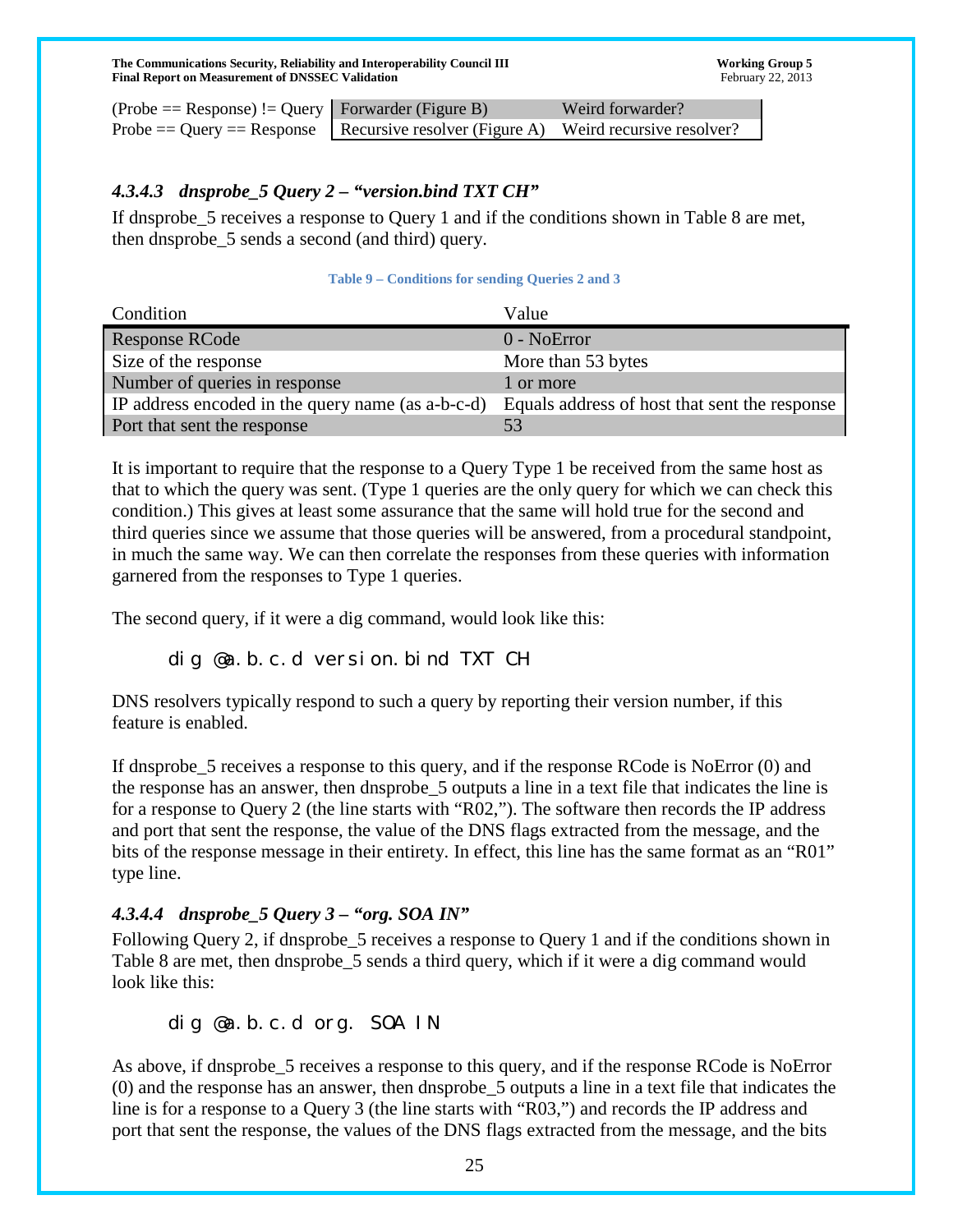of the response message in their entirety. So again, effectively, the line has the same format as an "R01" type line.

# *4.3.4.5 dnsprobe\_5 output files*

Whenever a suitable response is received, dnsprobe 5 writes lines to an output file as described above. In addition, dnsprobe\_5 periodically closes the current output file and opens a new output file, as described below.

When dnsprobe 5 opens an output file, it gives the file a name of the form:

# output\_yymmdd\_hhmmss.wrk

Whenever dnsprobe\_5 writes to the current output file, it checks how many lines it has written to the file; if it has written more than a given number (as established by an input parameter to the application), then dnsprobe\_5 closes the output file, renames it to a name of the form:

### output\_yymmdd\_hhmmss.log

and opens a new output file with a name in the first form shown above.

This allows a subsequent program in the pipeline to scan for files with the .log extension and process them in sorted order.

### *4.3.4.6 The run\_grader\_process.py Application*

The next application in the pipeline is run\_grader\_process.py. This is python code that uses the twisted framework to allow the application to run without blocking while awaiting event completions. The primary purpose of run\_grader\_process.py is to run multiple copies of the "DNSSEC Resolver Check" application concurrently and coherently record the results. DNSSEC Resolver Check is actually a Java application that synchronously issues multiple DNS queries to assess a resolver.

In terms of the overall continuous batch pipeline operation, run\_grader\_process.py scans a folder for files named .log (which are output by dnsprobe\_5 as described above), sorts the filenames, processes the first file in sort order, renames the processed file into a different, archive folder so the file is not reprocessed, and repeats. If there are no files, run\_grader\_process.py delays for a short time and then repeats the scan.

To process a log file, run\_grader\_process.py reads each line in the file. There are three kinds of lines in a log file—one for each type of query response from dnsprobe\_5. The run\_grader\_process.py application handles each type of line as follows.

#### **4.3.4.6.1 Query Type 1 Responses**

For lines that contain a response to a Query Type 1, run\_grader\_process.py compares the probe address with the query address. If the two are equal, we assume this is the address of a DNS recursive resolver and run\_grader\_process.py caches the query address in a "resolver cache" dictionary, with the intent of recording the resolver's DNSSEC Resolver Check score when it becomes available.

If the probe address is different than the query address, but the response address equals the probe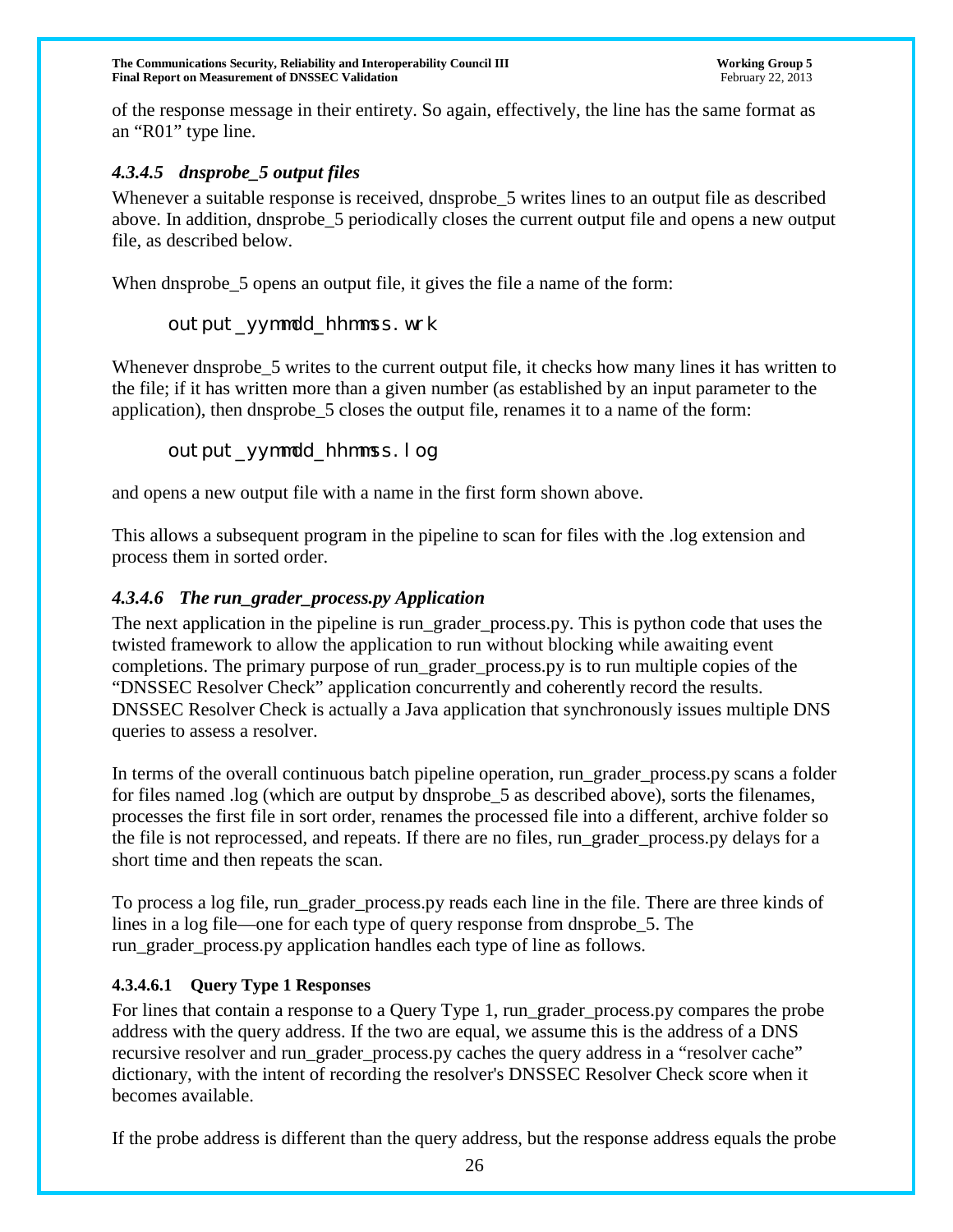address and the response port is port 53, then run\_grader\_process.py caches both the probe and query addresses in a "forwarder cache." In this cache, the probe address points to the query address, so that if a subsequent R03 line is read with the same probe address, and if there happens to be a Behavior descriptor already available for that resolver at the response address, it will be used instead of reassessing the resolver for the probe address over and over again for each forwarder probed.

We ignore all other outcomes, since they cannot be from a legitimate open recursive resolver.

### **4.3.4.6.2 Query Type 2 Responses**

The response to a Type 2 query contains, if anything, the claimed version of the resolver. If a Type 1 query determines that the probe address is a recursive resolver, run\_grader\_process.py caches the version against the probe address. If a Type 1 query determined that the probe address was the address of a forwarder, run\_grader\_process.py caches the version against the query address from the forwarder cache mentioned above. The cached version is used subsequently when the Behavior descriptor (and any other notation) is output for the probe address.

#### **4.3.4.6.3 Query Type 3 Responses**

The response to a Type 3 query indicates that there is some semi-persistent DNS-like behavior behind the probed address. If run\_grader\_process.py receives a response to a Type 3 query, it checks the cached forwarders to see if the probed address is that of a forwarder and if the forwarder's resolver has already been assigned a descriptor. If so, it outputs the previously determined descriptor (and version, if cached), with a grading time set to 0 to the grading output. Otherwise, it outputs a line to a grading (.grd) file that contains the IP address to assess, and an encoded message for the grader to send to the grade collector and continue.

# *4.3.4.7 Running the DNSSEC Resolver Check Application*

When an input .log file has been processed in the above described fashion,

fcc\_grader\_process.py adds the file to its caches of forwarders and versions, and a .grd file that contains the IP addresses of the resolvers to assign descriptors to. run\_grader\_process.py then processes the lines in the .grd file, starting an DNSSEC Resolver Check java application to assign descriptors for each address until *N* Java applications are running. *N* is set by an input parameter to run\_grader\_process.py, and is typically 200–300 processes. Once that number of processes is running, and as long as there is more input, run\_grader\_process.py waits for each grader to finish, records the grading result, and starts another grader, keeping *N* graders running concurrently. Processing continues in this fashion until all input has been consumed.

# *4.3.4.8 DNSSEC Resolver Check Output*

As each DNSSEC Resolver Check application finishes, the probed IP address is recorded, along with the resolver IP address (if different than the probed address), the version of the resolver, if any was reported by the appropriate Type 2 query, its Behavior and any other descriptor, and the time it took to assess the resolver. The descriptor is also cached against the resolver IP address (or the probed address if there is no resolver cached).

# *4.3.4.9 Preliminary Results*

The following breaks down the results from Shinkuro's survey thus far.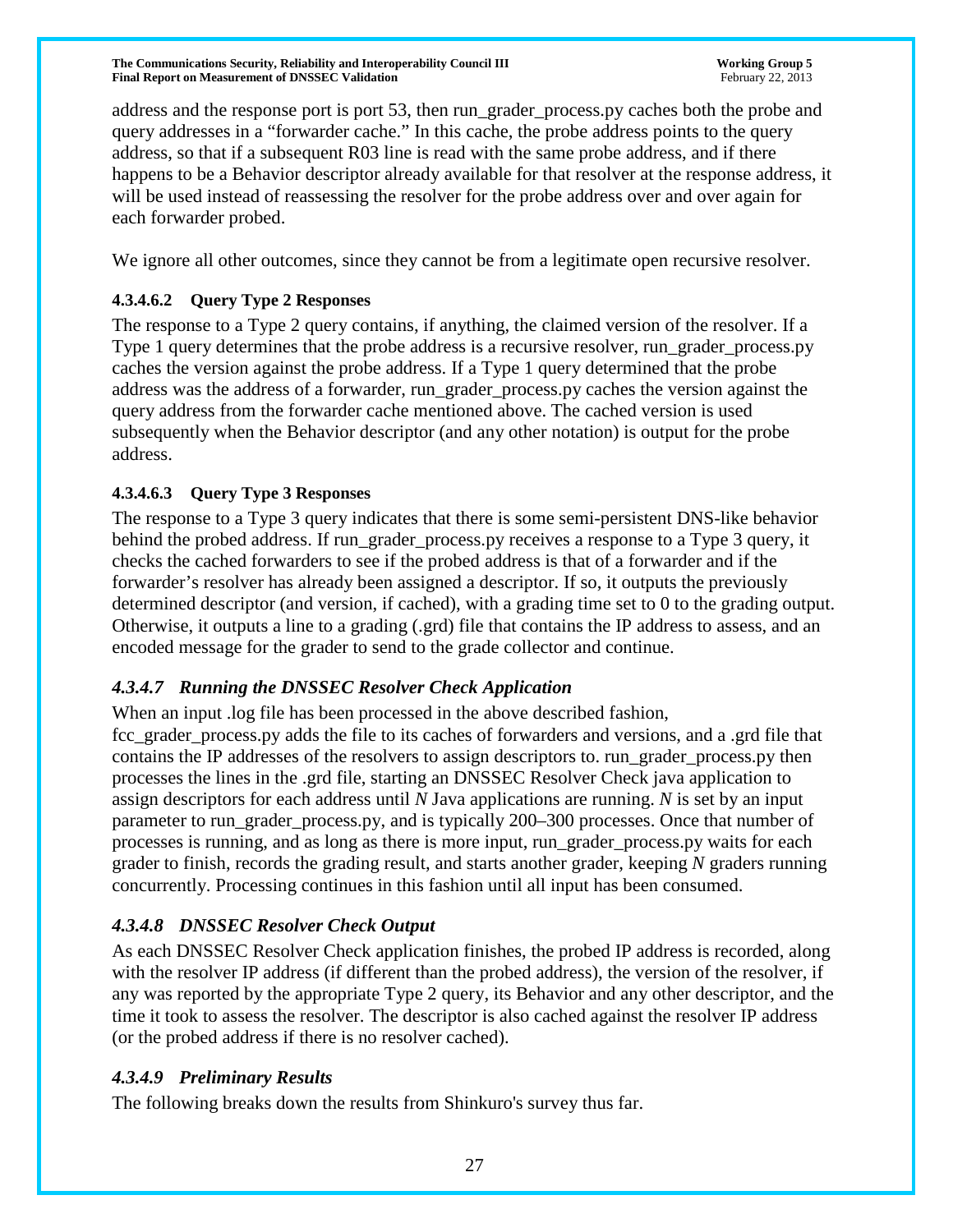|   | Total Size of the IPv4 Address Space              | 4,294,967,296 |
|---|---------------------------------------------------|---------------|
|   | Number of Addresses Probed                        | 3,421,239,040 |
|   | Number of Queries Received at Name Server         | 27,280,190    |
| 4 | Number of Answered Queries Received               | 17,082,533    |
|   | Number of Answered Queries Not Received           | 10,197,657    |
| 6 | Number of Probes Answered Without the Name Server | 8,554,194     |

**Table 10: Summary of probes and responses**

Line 3 shows the number of probes that resulted in queries  $(\sim 27.2M)$  arriving at Shinkuro's name server, which responded to all these queries. Line 4 shows the number of queries (>17M) that were returned from the probe address with the correct answer. Line 5 shows the remainder (>10M) that were not returned from the probe address despite being sought from Shinkuro's name server. This is a very high figure, which is prompting us to recheck our results and methodology. This process should be repeated and checked more closely in the future.

Note that Shinkuro's survey software tried each address once and did not retry that address if it received no response. We think the test results might be different if we were to retry each address three times before giving up on it.

Line 6 shows the number of queries (>8M) that resulted in some form of locally generated response not correlated with any query to Shinkuro's name server. 99.9% of these were SERVFAIL.

In addition to retrying the survey for those addresses represented in line 5, running the DNSSEC Resolver Check program, and analyzing the pattern of probe addresses versus query addresses, it would also be possible to query the probe addresses to see the responses to the question "What software version are you running?" and also run the fingerprint program (fpdns), to attempt to learn the same information via a series of tests.

It is also possible to correlate the addresses of resolvers with ISPs by matching the query address to IP address blocks assigned to each ISP.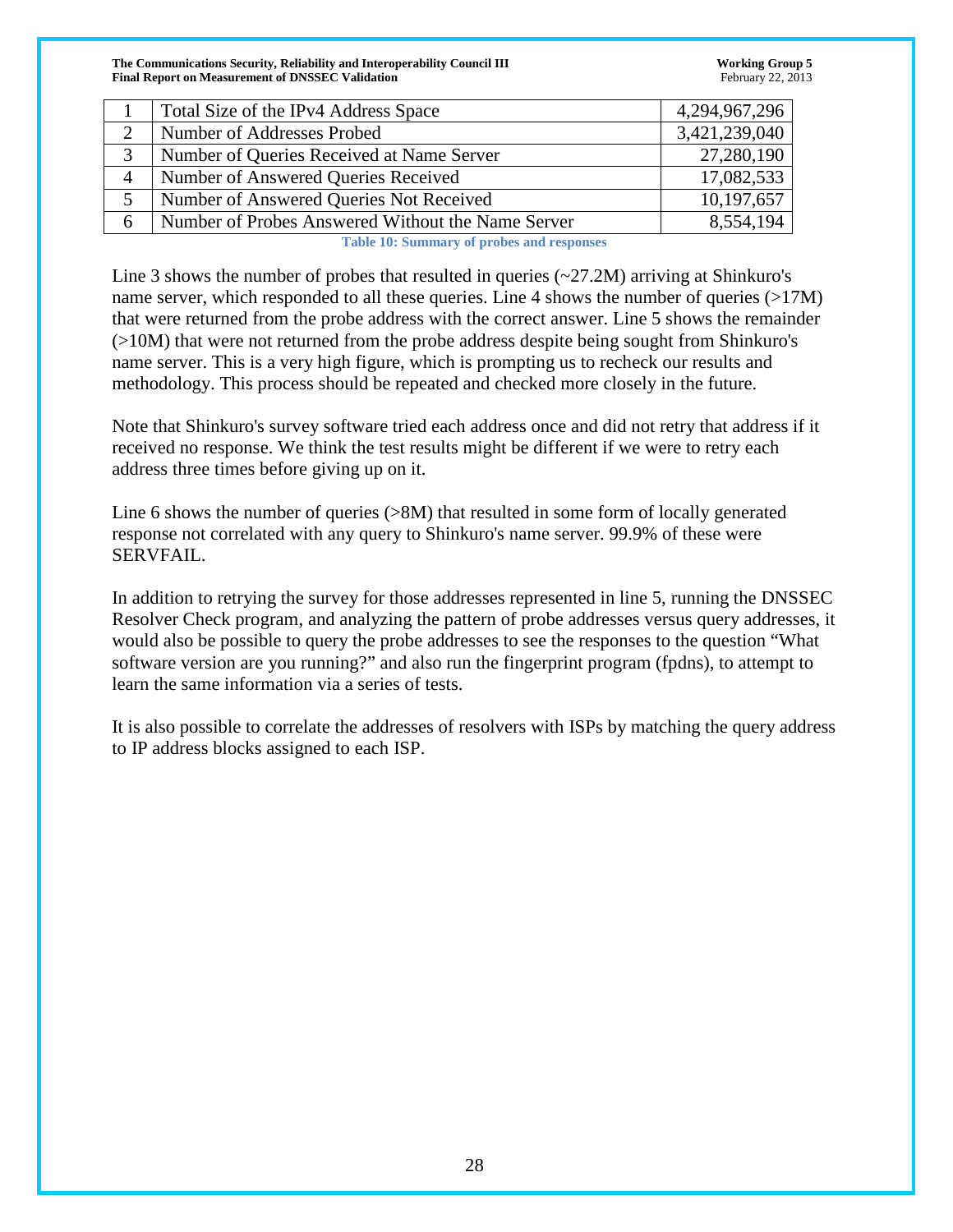#### **The Communications Security, Reliability and Interoperability Council III Working Group 5 Final Report on Measurement of DNSSEC Validation** February 22, 2013

|                                                                  |                         |                  |                        | Response candidates<br>5,908,002                                                     |                                   |
|------------------------------------------------------------------|-------------------------|------------------|------------------------|--------------------------------------------------------------------------------------|-----------------------------------|
|                                                                  |                         |                  |                        |                                                                                      |                                   |
| Query 1 query processing                                         |                         |                  |                        | <b>Describe Responses</b>                                                            |                                   |
|                                                                  |                         |                  |                        |                                                                                      |                                   |
|                                                                  |                         |                  |                        | 5,908,002<br>Total                                                                   |                                   |
|                                                                  |                         |                  |                        | errors<br>292                                                                        |                                   |
| IPv4 Address Space                                               | 4,294,967,295           |                  |                        | <b>Described Responses</b><br>5,907,710                                              |                                   |
| Addresses Probed (less non-routed)                               | 3,421,239,040           |                  |                        |                                                                                      |                                   |
| "Dropped Responses"                                              | 10,197,657              |                  |                        | Total<br>5,907,710                                                                   | 100.000%                          |
| Responses received                                               | 26,603,239              |                  |                        | Validator<br>2,524                                                                   | 0.043%                            |
|                                                                  |                         |                  |                        | Partial Validator(DNAME)                                                             | 259<br>0.004%                     |
|                                                                  |                         |                  |                        | Partial Validator(DNAME, Mixed)<br>3,263                                             | 0.055%                            |
| Query 1 response processing                                      |                         |                  |                        | Partial Validator(DNAME, Mixed, NoBig)                                               | 74<br>0.001%<br>13<br>0.000%      |
|                                                                  |                         |                  |                        | Partial Validator(DNAME, Mixed, SlowBig)<br>Partial Validator(DNAME, Mixed, Unknown) | $\mathsf 3$<br>0.000%             |
|                                                                  |                         |                  |                        | Partial                                                                              | $\overline{2}$<br>0.000%          |
|                                                                  |                         |                  |                        | Partial Validator(DNAME,NSEC3)                                                       | 53<br>0.001%                      |
| Total Q1 Responses                                               | 26,603,239              |                  |                        | Partial Validator(DNAME,NSEC3,SlowBig)                                               | $\overline{4}$<br>0.000%          |
| <b>Exception parsing DNS response</b>                            | 46,413                  |                  |                        | Partial Validator(DNAME, NoBig)                                                      | 64<br>0.001%                      |
| duplicates                                                       | 792,725                 |                  |                        | Partial Validator(DNAME,SlowBig)                                                     | 172<br>0.003%                     |
| rcode not zero                                                   | 12,342,102              |                  |                        | Partial Validator(DNAME,TCP,Mixed)                                                   | 424<br>0.007%                     |
| manually cleaned out 3 bad responses                             | 3                       |                  |                        | Partial Validator(DNAME,TCP,Mixed,Unknown)                                           | $1\,$<br>0.000%                   |
| NoQ   WrongQ   NoA   WrongA<br>"Good Responses" (except port 53) | 1,724,724<br>11,697,272 |                  |                        | Partial Validator(DNAME, Unknown)<br>Partial Validator(Mixed)<br>13,717              | 3<br>0.000%<br>0.232%             |
|                                                                  |                         |                  |                        | Partial Validator(Mixed,NSEC3,SlowBig)                                               | 31<br>0.001%                      |
|                                                                  |                         |                  |                        | Partial Validator(Mixed, NoBig)<br>8,118                                             | 0.137%                            |
|                                                                  | port $== 53$            | port != 53       | Total                  | Partial Validator(Mixed,SlowBig)                                                     | 22<br>0.000%                      |
| Total                                                            | 6,163,243               | 5,534,029        | 11,697,272             | Partial Validator(Mixed,Unknown)                                                     | 19<br>0.000%                      |
| $p := q & g q = r & g q$                                         | 246,587                 | 79,948           | 326,535                | Partial Validator(NoBig)                                                             | 130<br>0.002%                     |
| $p == q & Q q != r & Q p != r$                                   | 81                      | 23               | 104                    | Partial Validator(Permissive, Mixed)                                                 | 345<br>0.006%                     |
| $p := q & g g q == r & g g p != r$                               | 8,573                   | 977              | 9,550                  | Partial Validator(SlowBig)                                                           | $\overline{2}$<br>0.000%          |
| $p = q & g g q = r & g g p == r$                                 | 5,718,755               | 5,452,846        | 11,171,601             | Partial Validator(TCP)                                                               | $\mathbf 1$<br>0.000%             |
| $p == q & 8 & q == r & 8 & p == r$                               | 189,247                 | 235              | 189,482                | Partial Validator(TCP, Mixed)                                                        | 424<br>0.007%<br>46<br>0.001%     |
|                                                                  | $^\ast 2$               |                  |                        | Partial Validator(TCP, Mixed, NSEC3)<br>Partial Validator(TCP,Permissive,Mixed)      | $\overline{4}$<br>0.000%          |
|                                                                  | Q2 resp                 | no Q2 resp Total |                        | <b>DNSSEC Aware</b><br>143,227                                                       | 2.424%                            |
| Total                                                            | 5,143,269               |                  | $6,672,735$ 11,816,004 | 5,000<br>Partial DNSSEC Aware(DNAME)                                                 | 0.085%                            |
| Q3 resp                                                          | 3,493,734               | 1,553,347        | 6,768,923              | Partial DNSSEC Aware(DNAME, NSEC3)                                                   | 650<br>0.011%                     |
| no Q3 resp                                                       | 1,649,535               | 5,119,388        | 5,047,081              | Partial DNSSEC Aware(DNAME, NSEC3, NoBig)                                            | 0.000%<br>26                      |
|                                                                  |                         |                  |                        | Partial DNSSEC Aware(DNAME,NSEC3,SlowBig)                                            | 34<br>0.001%                      |
|                                                                  |                         |                  |                        | Partial DNSSEC Aware(DNAME, NoBig)<br>10,191                                         | 0.173%                            |
|                                                                  |                         |                  |                        | Partial DNSSEC Aware(DNAME,SlowBig)<br>2,907                                         | 0.049%                            |
|                                                                  |                         |                  |                        | Partial DNSSEC Aware(DNAME,TCP)<br>Partial DNSSEC Aware(DNAME,TCP,NSEC3)             | 160<br>0.003%<br>17<br>0.000%     |
|                                                                  |                         |                  |                        | Partial DNSSEC Aware(DNAME,TCP,Unknown)                                              | $\overline{a}$<br>0.000%          |
|                                                                  |                         |                  |                        | Partial DNSSEC Aware(DNAME,TCP,Unknown,NSEC3)                                        | $\overline{2}$<br>0.000%          |
|                                                                  |                         |                  |                        | Partial DNSSEC Aware(DNAME, Unknown)                                                 | 33<br>0.001%                      |
|                                                                  |                         |                  |                        | Partial DNSSEC Aware(DNAME, Unknown, NSEC3)                                          | $\overline{2}$<br>0.000%          |
|                                                                  |                         |                  |                        | Partial DNSSEC Aware(DNAME, Unknown, SlowBig)                                        | 3<br>0.000%                       |
|                                                                  |                         |                  |                        | 16,884<br>Partial DNSSEC Aware(NSEC3)                                                | 0.286%                            |
|                                                                  |                         |                  |                        | Partial DNSSEC Aware(NSEC3, NoBig)<br>15,581                                         | 0.264%                            |
|                                                                  |                         |                  |                        | Partial DNSSEC Aware(NSEC3,SlowBig)                                                  | 670<br>0.011%                     |
|                                                                  |                         |                  |                        | Partial DNSSEC Aware(NoBig)<br>99,974<br>Partial DNSSEC Aware(SlowBig)<br>1,548      | 1.692%<br>0.026%                  |
|                                                                  |                         |                  |                        | Partial DNSSEC Aware(TCP)<br>9,791                                                   | 0.166%                            |
|                                                                  |                         |                  |                        | Partial DNSSEC Aware(TCP,NSEC3)<br>2,159                                             | 0.037%                            |
|                                                                  |                         |                  |                        | Partial DNSSEC Aware(TCP,Unknown)                                                    | 23<br>0.000%                      |
|                                                                  |                         |                  |                        | Partial DNSSEC Aware(TCP,Unknown,NSEC3)                                              | $\overline{7}$<br>0.000%          |
|                                                                  |                         |                  |                        | Partial DNSSEC Aware(Unknown)                                                        | 0.005%<br>316                     |
|                                                                  |                         |                  |                        | Partial DNSSEC Aware(Unknown, NSEC3)                                                 | 0.002%<br>99                      |
|                                                                  |                         |                  |                        | Partial DNSSEC Aware(Unknown,NSEC3,NoBig)                                            | 346<br>0.006%                     |
|                                                                  |                         |                  |                        | Partial DNSSEC Aware(Unknown, NoBig)                                                 | 0.002%<br>89                      |
|                                                                  |                         |                  |                        | Partial DNSSEC Aware(Unknown,SlowBig)                                                | $5\overline{5}$<br>0.000%         |
|                                                                  |                         |                  |                        | ANOMALOUS<br>TIMEOUT<br>964,650                                                      | 0.000%<br>$\mathbf{1}$<br>16.329% |
|                                                                  |                         |                  |                        | NOTDNSSEC<br>1,283,070                                                               | 21.719%                           |
|                                                                  |                         |                  |                        | 3,320,523<br>NAR                                                                     | 56.207%                           |
|                                                                  |                         |                  |                        | Total                                                                                | 5,907,710 100.000%                |

**Figure 5 – Results summary**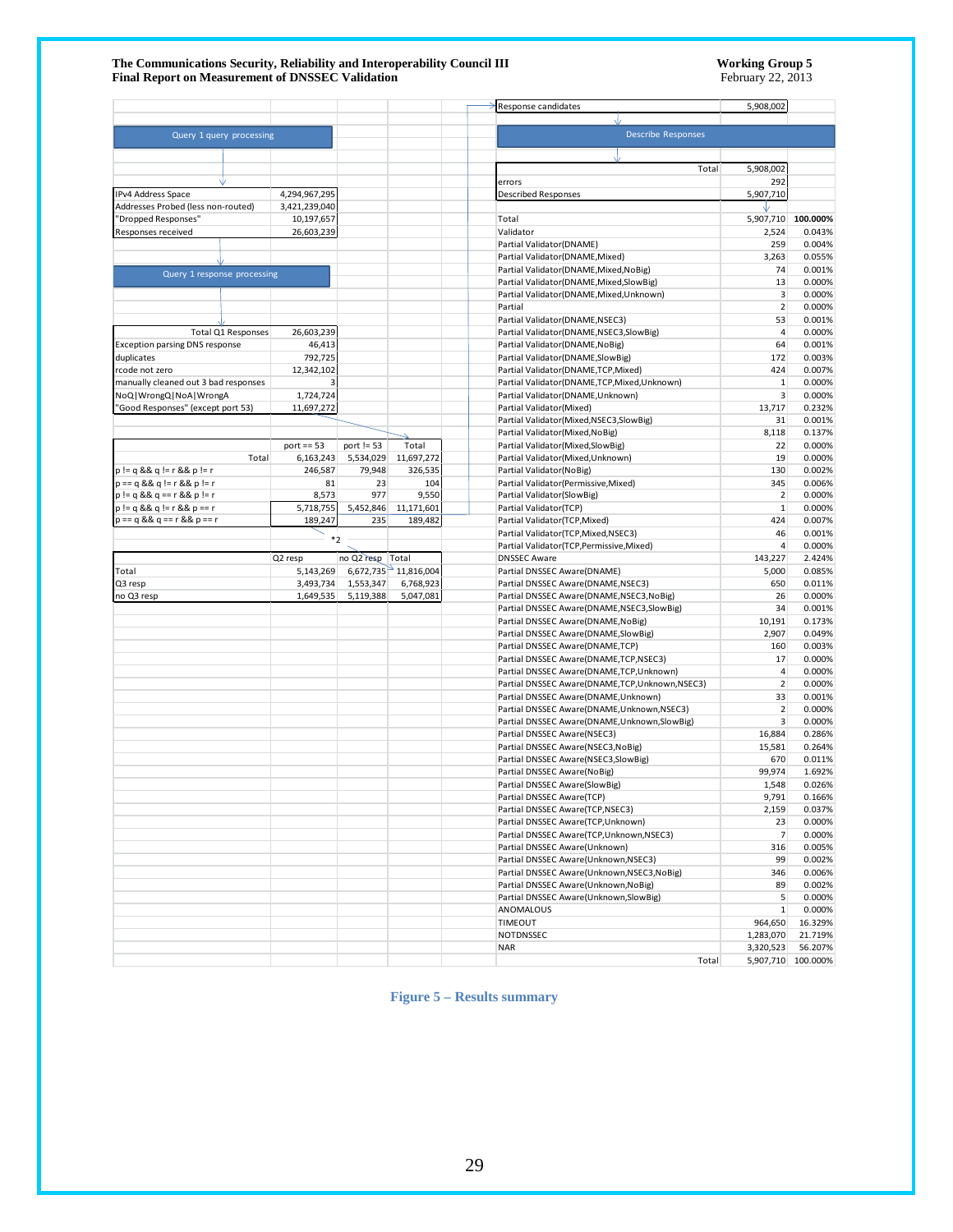# **5 Analysis, Findings and Recommendations**

# **5.1 Analysis**

The measurement of DNSSEC validation in ISPs is more complex than Working Group 5 initially thought, given the following factors:

- ISPs may have several internal networks, some of which may offer differing levels of DNS service.
- Some ISPs may have taken steps toward DNSSEC validation but may not have proceeded to full validation.
- The initial scheme outlined in this Working Group's March report has been improved to account for certain subtleties of DNSSEC validation, such as the setting of the AD bit or whether an ISP permits TCP queries.

The survey and description process have been fairly effective in discovering and characterizing the level of DNSSEC support across the Internet. The description system described in the first report has evolved into a more nuanced and less judgmental description process. The description process still distinguishes among three main levels of DNSSEC support for ISP resolvers:

- *Validator*. A Validator requests signed answers and checks those answers to make sure the signatures are correct.
- *DNSSEC Aware Resolver*. A DNSSEC Aware Resolver correctly returns signed answers and DNSSEC-related information such as a DS record, but does not check the signatures on the answers. If the user's end system or another intermediate system such as the resolver built into the enterprise's or customer's edge router performs the validation, it will be able to fetch the necessary data via the ISP's resolver.
- *NA*. An older resolver or one that does not support DNSSEC, does not check signatures and does not make it possible for the user's end system to check signatures. If the user's end system needs to check signatures, it will have to fetch the necessary records from some other resolver.

Within the first two categories, some Validators and some DNSSEC Aware Resolvers do not implement all of the features associated with full functionality. We developed a series of subdescriptors to annotate these particular descriptions. For example, "Partial Validator (DNAME, TCP)" describes a validator that does not correctly process DNAME records and does not permit TCP connections.

# **5.2 Findings**

Working Group 5 devised a program in which different types of testing was performed by various parties. These tests helped determine ISPs' level of validation using slightly different methodologies and collection methods, helping to account for the above-mentioned complexities in validation. The Working Group's findings are as follows.

• In both the survey conducted with the SamKnows probes and with the Shinkuro full IPv4 space survey, many resolvers are DNSSEC Aware. Of these, a large number have limitations in specific areas, e.g. support for large packets, DNAME, etc.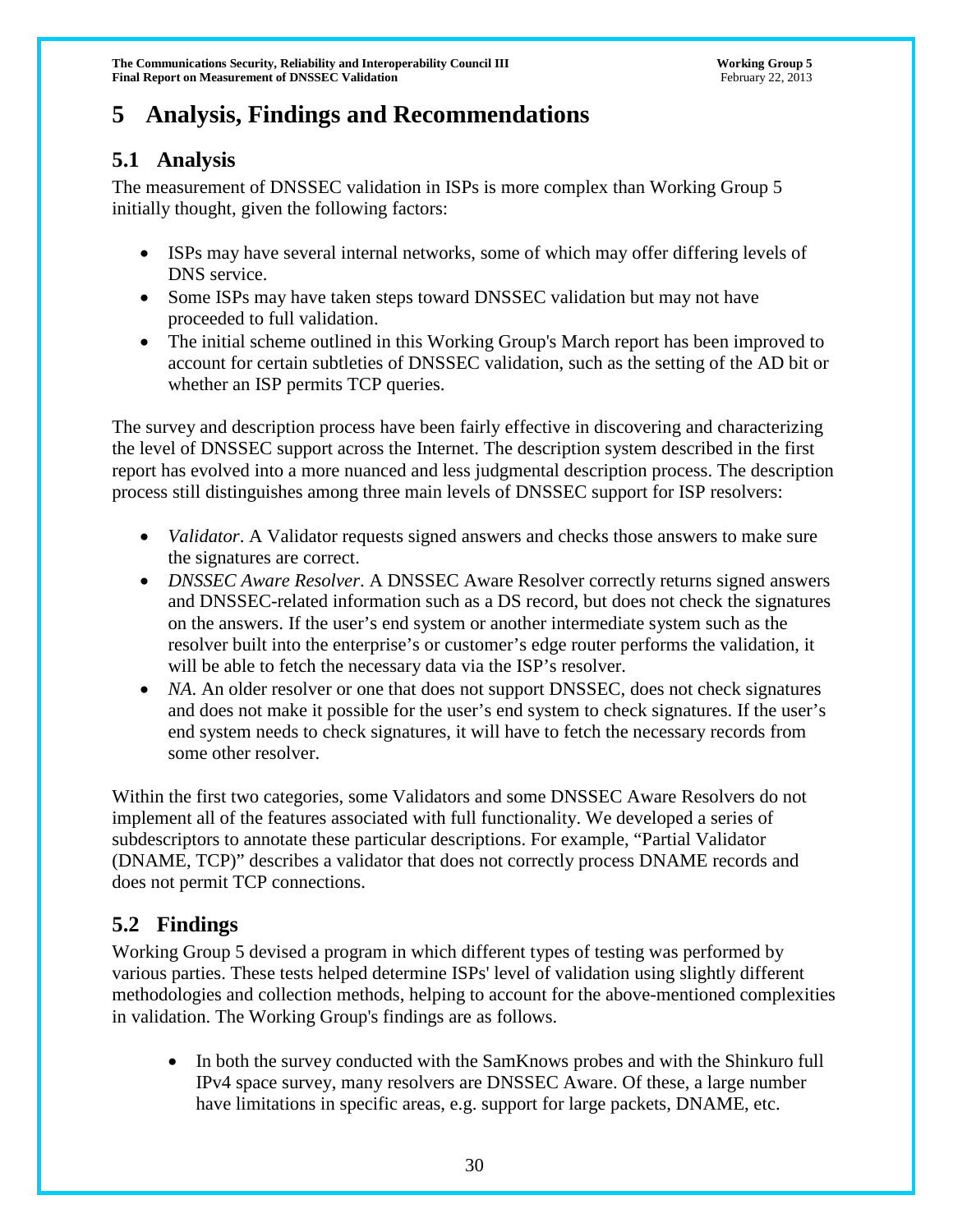- Similarly, in both surveys, a small but significant number of resolvers carry out validation. Together with the statistics on DNSSEC Aware resolvers, there is a substantial level of support for DNSSEC operation.
- The significant level of incomplete implementations suggests there is room for maturation in operational deployments. For example, many Validators and many DNSSEC Aware Resolvers do not support DNAME records. This is not causing a large number of problems at present because DNAME is not widely used, but its usage level is likely to rise. Accordingly, the limitations in existing deployments will become problematic.
- Substantial levels of support for DNSSEC operation exist in resolvers today, but there are still significant numbers of resolvers that do not support DNSSEC operation.
- As a side effect of the survey process, the Working Group discovered that many edge routers appear to be accepting DNS queries from anywhere on the Internet instead of just within their intended premises. This may have the effect of providing access to resolvers that are intended to serve only the addresses within the ISP's network.

# **5.3 Recommendations**

Working Group 5 forwards and still supports its recommendations from its initial report to CSRIC in March 2012. In that document, we asked that the FCC urge:

- ISPs to implement their DNS recursive nameservers so that they are at a minimum DNSSEC-aware, as soon as possible.
- Key industry segments, such as banking, credit cards, e-commerce, healthcare and other businesses, to sign their respective domain names. We encourage FCC to ask industry-leading companies in key sectors to commit to doing so, in order to create competitive pressure for others to follow. These industries may be prioritized based on the prevalence of threats to each one, which would mean focusing on financially related sites first, followed by other sites that hold private user data.
- Software developers such as web-browser developers to study how and when to incorporate DNSSEC validation functions into their software. For example, a browser developer might create a visual indicator for whether or not DNSSEC is in use, or perhaps only a visual warning if DNSSEC validation fails.

In addition, Working Group 5 also recommends that the FCC encourage ISP participation in the testing scheme outlined in this document, and the continued deployment of DNSSEC by ISPs and other members of the Internet ecosystem.

- The survey and description process reported here is just the beginning of a process that FCC should urge continuation of in the future. The Working Group believes there is room for refinement of this process, which will be valuable for measuring the uptake of DNSSEC support over the next few years, and that it should be expanded and continued. In addition, FCC should encourage ISPs to use this process to improve their own DNSSEC deployments.
- There is controversy as to whether DNSSEC exacerbates amplified DDoS attacks. FCC should encourage concerned parties to document and examine these attacks along with possible defensive solutions.